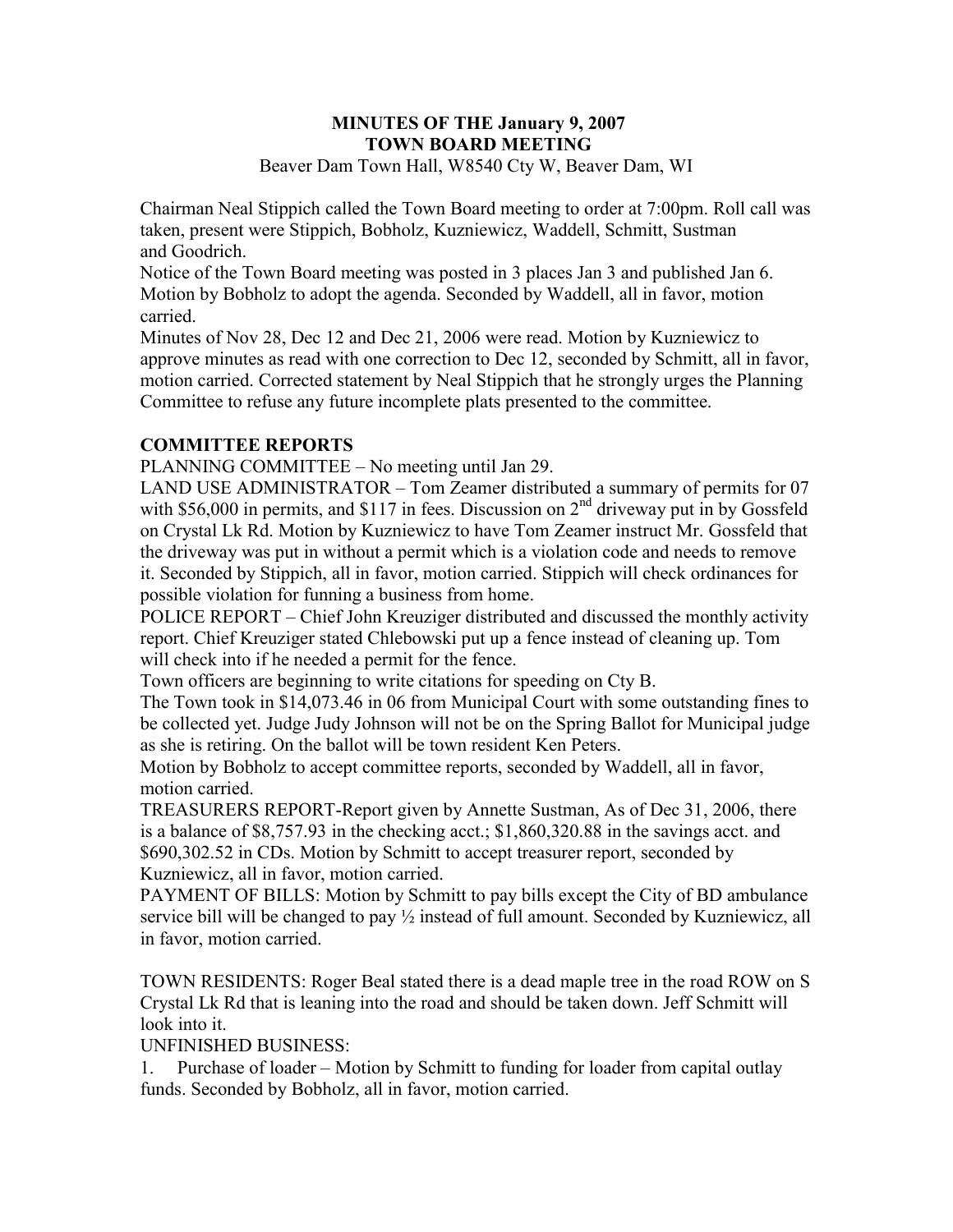#### NEW BUSINESS:

- 1. Act on recommendation from Planning Comm on Condition Use for Tom Vilmin/Scoots Bar and act on Liq Lic Appl. No Conditional Use available to review by Planning. Clerk spoke with Joe Giebel, everything is OK as far as the County is concerned. Motion by Stippich to table Liq Lic application until a Conditional Use us submitted to and reviewed by the Planning committee. Seconded by Schmitt, all in favor, motion carried.
- 2. Final Plat for Hemlock Est., Louis Nehls. Motion by Kuzniewicz to accept the final Plat for Hemlock Est. Motion seconded by Bobholz, all in favor, Schmitt abstains, motion carried.
- 3. Act on request from Get Fit and Hometown Glass to vacate Access Rd. A public hearing is needed, letters needed from the State and County, and Get Fit and Hometown Glass will pay any cost incurred. Motion by Bobholz to table and schedule the public hearing for Feb board meeting. Seconded by Kuzniewicz, all in favor, motion carried.
- 4. Dog control bids Bids received from Dodge County Humane Society and Richard Moldenhauer. Motion by Bobholz to approve bid agreement with Richard Moldenhauer, changing #3 of agreement from 10 days to 7 days. And that Mr Moldenhauer sign an agreement for transfer of ownership of dog after the 7 day period.
- 5. Used office equipment after short discussion, it was agreed to donate or whatever anyone comes up is OK.
- 6. Review Land Use Administrator time/salary Motion by Kuzniewicz to increase salary \$100 per month, taking it from \$600 to \$700 per month, plus driveway per diem of \$75. Motion seconded by Stippich, all in favor, motion carried.

CLERKS REPORT – Operators License applied for by Nicole Schick and Tony Wolter Motion by Kuzniewicz to approve Operator licenses, seconded by Bobholz. All in favor, motion carried

Other information received by the clerk is a follows: Agenda for Jan 31 County meeting, WI Dept of Commerce conditional approval for New Life Pentecostal Church for the roof, WTA/UTC minutes, DOT 07 General Transportation Aid of \$107,635.32. CHAIRMAN/SUPERVISORS CORRESPONDENCE AND INFO - Information received by chairman is as follows: Email in regards to what other townships are doing, WisLine Series, WTA meeting Jan 17, 8:00pm, WTA district meeting in Juneau, Feb 10, sign up with clerk. Bobholz gave statistics for time, salt/sand use in 05-06 snow season compared to 06-07 snow season to date.

Motion by Bobholz to adjourn, seconded by Schmitt, all in favor, motion carried. Meeting adjourned 9:15pm.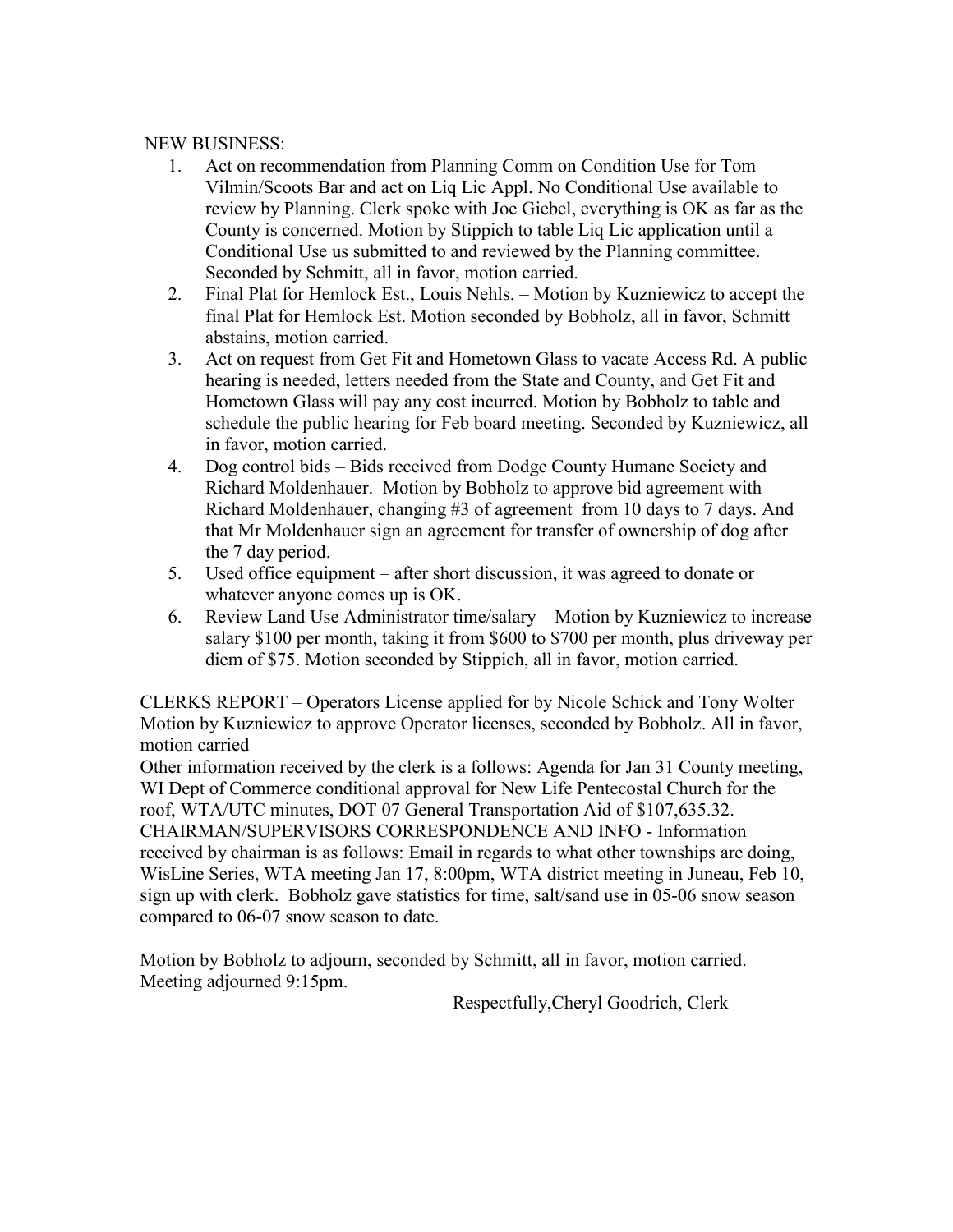# **MINUTES OF THE February 12, 2007 TOWN BOARD MEETING**

Beaver Dam Town Hall, W8540 Cty W, Beaver Dam, WI

Chairman Neal Stippich called the Town Board meeting to order at 7:15pm. Roll call was taken, present were Stippich, Bobholz, Kuzniewicz, Waddell, Schmitt, Sustman and Goodrich.

Notice of the Town Board meeting was posted in 3 places Feb 5 and published Feb 10. Motion by Bobholz to adopt the agenda. Seconded by Waddell, all in favor, motion carried.

Minutes of Jan 9, 2007 were read. Motion by Waddell to approve minutes as read. Seconded by Schmitt, all in favor, motion carried.

### **COMMITTEE REPORTS**

PLANNING COMMITTEE – No Jan. meeting. Minutes of Feb 5 were read by AL M. LAND USE ADMINISTRATOR – Tom Zeamer distributed a summary of permits for 07 with \$184,000 in permits, and \$1,134 in fees. Tom also gave a demonstration of an overhead projector and how it could be used for meetings.

**POLICE REPORT** – Chief John Kreuziger distributed and discussed the monthly activity report. There has been an increase in speeding citations. Chief Kreuziger introduced our future municipal court Judge Ken Peters. Mr. Peters shared some background information, he is a resident of the Town of Beaver Dam, retired from the County Sherriff's Dept., involved with Teen Court, and is currently in training with Judge Judy Johnson and the state.

Motion by Kuzniewicz to accept committee reports, seconded by Schmitt, all in favor, motion carried.

**TREASURERS REPORT**-Report given by Annette Sustman, As of Jan 31, 2007, there is a balance of \$1,705.02 in the checking acct.; \$1,669,103.50 in the savings acct. and \$690,713.66 in CDs. Motion by Schmitt to accept treasurer report, seconded by Waddell, all in favor, motion carried.

**PAYMENT OF BILLS:** Motion by Bobholz to pay bills presented. Seconded by Waddell, all in favor, motion carried.

**TOWN RESIDENTS**: Mike Gossfeld questioned the request by the town to remove a second driveway he installed without a permit granted by the Town, stating he was not informed he needed a permit. John Kuzniewicz explained the ordinance for diveway regulations. Gossfeld also requested speed limit signs be posted on S Crystal Lk Rd. Roger Beal will put up necessary signs.

## **UNFINISHED BUSINESS**:

- 1. City/Town road agreement. Tom Kennedy requested minor changes, with towns approval the agreement can be sent to the City's attorney for final approval. Motion Bobholz to approve and proceed by taking draft of agreement to the city for approval. Motion seconded by Kuzniewicz, all in favor, motion carried. A request from a resident from Elsers Woods to place a 4 way stop at Woodland and N Spring St. Chariman Neal Stipppich stated that is not under our control but that he would forward the request to the city.
- 2. Act on recommendation of Planning for conditional use for Scoots. No action has been taken by the Planning as no Conditional Use has yet been applied for.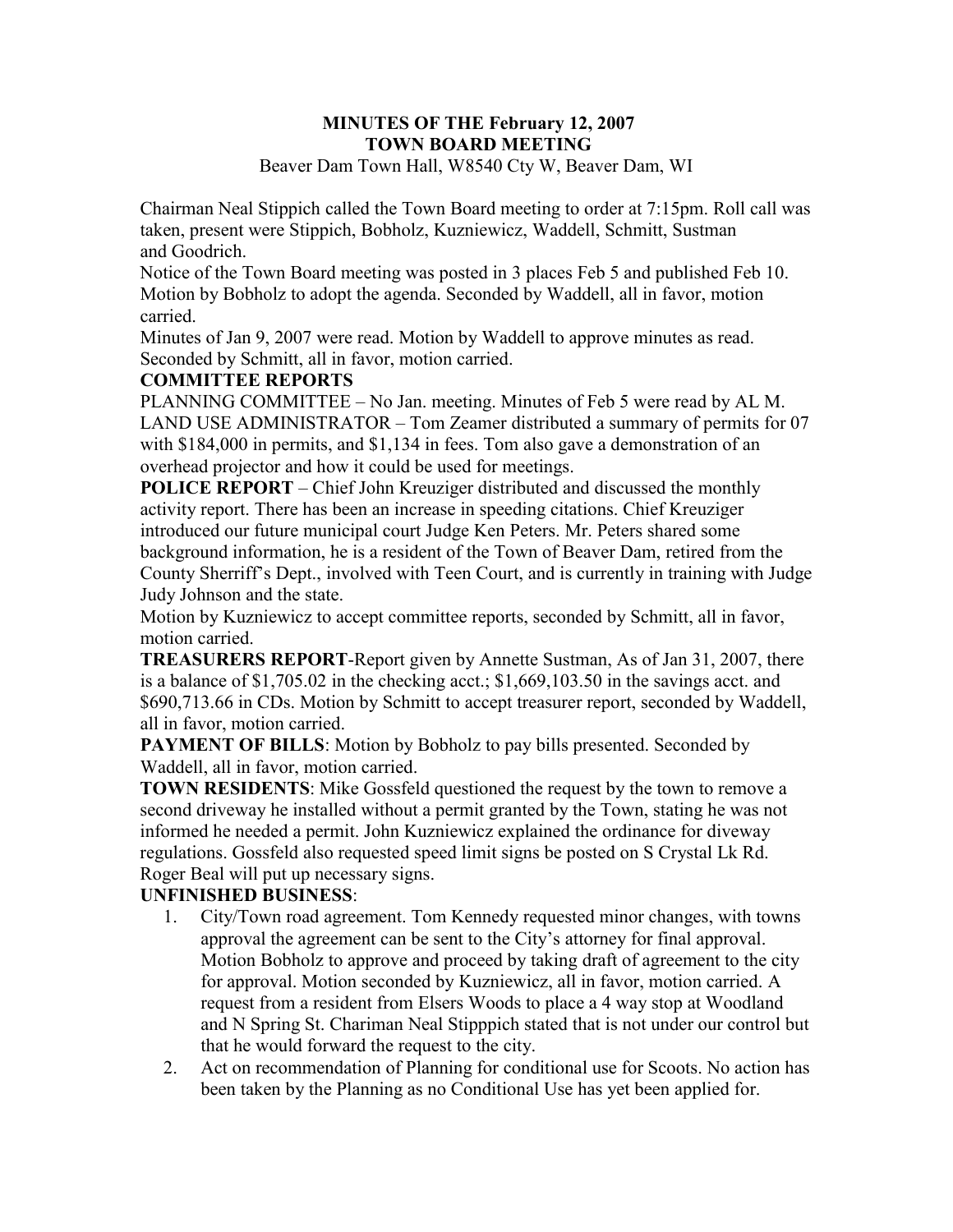### **NEW BUSINESS**:

- 1. Act on petition to vacate Access Rd.-A request must be turned in to the County Register of Deeds by the petitioner before the Town can act on it. No action taken and will be added to March agenda.
- 2. Act on recommendation of Planning for Conditional use for John's, (formerly Bogeys). Planning approved Conditional Use Feb 5. No action needed by the Town Board.
- 3. Approve Change of agents for Old Hickory New agent for Old Hickory is Tony Wolter, Motion by Schmitt to approve, motion seconded by Bobholz, all in favor, motion carried.
- 4. Tree removal on Crystal Lk Rd Jeff Schmitt inspected trees and stated they are half on ROW and half on private property. Estimate received by K&B Tree service for removal and trimming of trees is \$1500. Motion by Kuzniewicz to table until March and measure to find how much of the trees are actually in the ROW. Motion seconded by Schmitt, all in favor, motion carried. Schmitt and Stipppich will measure.
- 5. Knox Boxes on businesses Jeff Nowicki and other town businesses present stated they are not comfortable leaving a key outside the building. They would prefer the fire dept break in for a fire. Motion by Kuzniewicz to remove the knox box regulation from the ordinance. Motion seconded by Schmitt, all in favor, motion carried.
- 6. Projection equipment Motion by Bobholz to approve purchase of projection equipment and pointer. Motion seconded by Waddell, all in favor, motion carried.

**CLERKS REPORT** – Operators License applied for by Dana Kress & Caitlyn Nehmer. Motion by Kuzniewicz to approve Operator licenses, seconded by Schmitt. All in favor, motion carried. Other information received by the clerk is a follows: WI Dept of Commerce, conditional approval for New life Pentecostal Church HVAC ICC system; Ruekert-Mielke invitation to a "Public Participation" seminar Feb 15; Tri-County Paving opening of new asphalt plant south of Arlington; WTA Registration for Capitol Day, March 14.

**CHAIRMAN/SUPERVISORS CORRESPONDENCE AND INFO** - Information received by chairman is as follows: Post NEA seminar Feb 27, 6:00pm Best Western; Legislators conference in Washington DC; WisLine class for Planning Comm.; Workshop on PASER & WISLR, Barneveld Feb 22; Rock River Basin flow Model Overview, request for monetary contribution (add to March agenda); Fire & Rescue Assoc meeting, Feb 15, 7:30pm; WTA request to phone in support for the Charter Towns Bill; Economic Dev Forum, March 14, 7:00pm Admin Building, Juneau; Citizen Monitoring confluence March 3; WisLine on Local Land Use March 20; Operational Planning meeting on 151 bypass, Feb 15 9:00am, Kuzniewicz and Schmitt will attend. Bobholz stated plans are in the works to realign County E and Prospect.

Motion by Bobholz to adjourn, seconded by Schmitt, all in favor, motion carried. Meeting adjourned 9:05pm.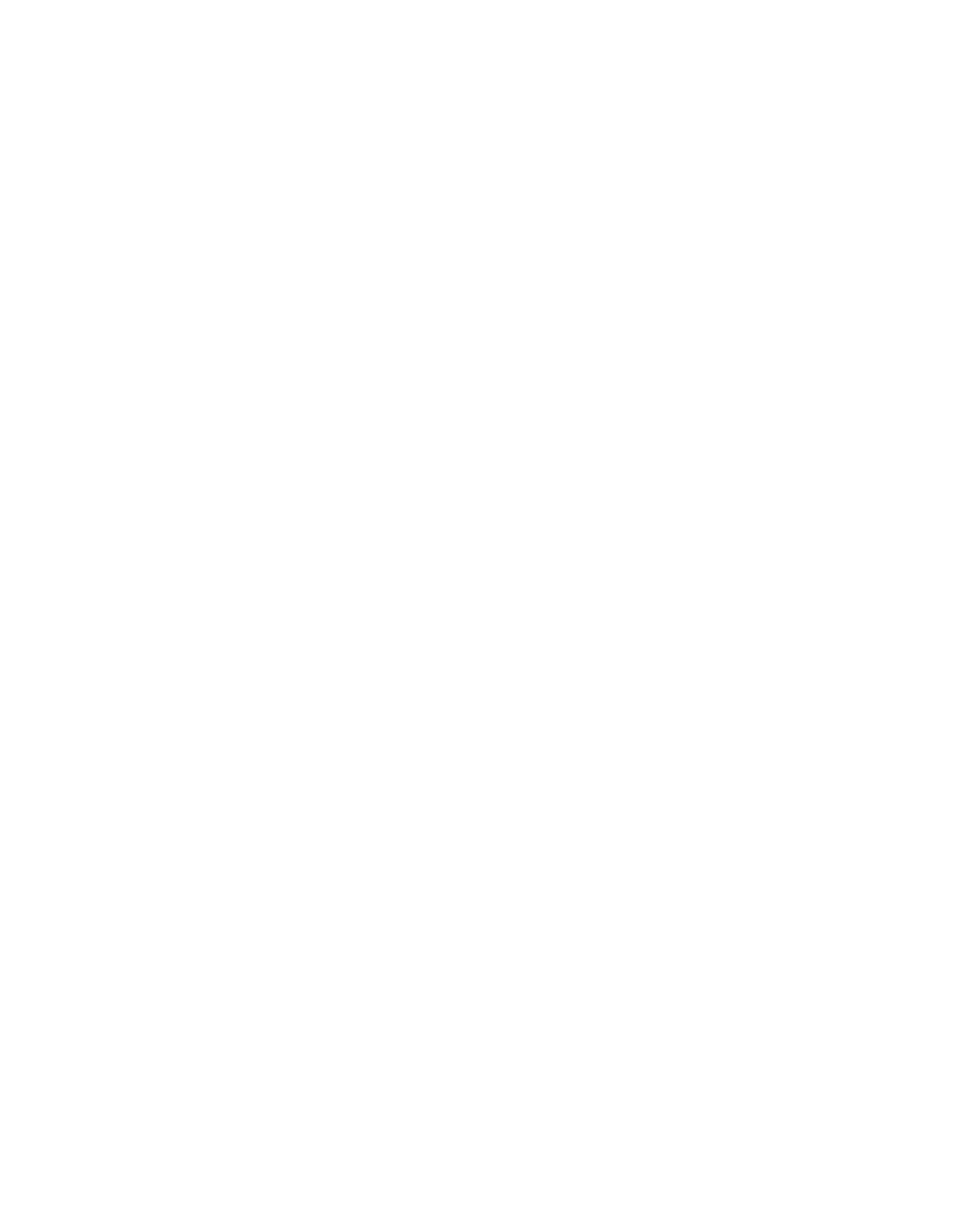#### **MINUTES OF THE March 13, 2007 TOWN BOARD MEETING**  Beaver Dam Town Hall, W8540 Cty W, Beaver Dam, WI

Chairman Neal Stippich called the Town Board meeting to order at 7:05pm. Roll call was taken, present were Stippich, Bobholz, Kuzniewicz, Waddell, Schmitt, Sustman and Goodrich.

Public Hearing was posted and published Feb. 20, 27 and March 6.

Public Hearing opened on the petition to vacate Access Rd by Marie Cigelske and Jeff Nowicki. No correspondence had yet been received from the state DOT for or against vacating Access Rd. Board would like a Letter of No Contention from the state DOT. Discussion on road value, future use, and future of Hwy 33.

Motion by Schmitt to close hearing, seconded by Kuzniewicz, motion carried. Public Hearing for Liquor License for Tom Vilmin,"Scoots". A letter received from Tim Bartol was read by Neal Stippich. Discussion on concerns in letter has no bearing on the issuance of a liquor license. The fee to be paid for the license would be paid again at renewal time on the first of July. Tom Vilmin stated that he was no longer paying any lease money to Dan Duerst.

Motion by Schmitt to close hearing, seconded by Bobholz, motion carried. Notice of the Town Board meeting was posted in 3 places March 5, published March 6. Motion by Bobholz to adopt the agenda. Seconded by Waddell, all in favor, motion carried.

Minutes of Feb 12 & 28, 2007 were read. Motion by Bobholz to approve minutes of Feb. 12 as read. Seconded by Waddell, all in favor, motion carried. Motion by Bobholz to approve minutes of Feb. 28 as read. Seconded by Kuzniewicz, all in favor, motion carried.

Updates on items mentioned in the minutes: NEA seminar, no person attended; DOT meeting on 151 bypass, JK and JS attended, a diamond interchange is being planned; Fire Assoc. meeting, New fire chief was introduced, future purchases planned are small truck for grass fires, new camera, Hwy warning signs for emergency use; Neal Stippich attended a WISLR on how to enter information into the WISLR system for roads and road ratings.

### **COMMITTEE REPORTS**

PLANNING COMMITTEE – Minutes of Feb 26 were read by AL M. LAND USE ADMINISTRATOR – Summary of permits for 2007 with \$258,000 in permits, and \$1,433 in fees.

**POLICE REPORT** – Chief John Kreuziger distributed and discussed the monthly activity report. Chief Kreuziger reported the new fire chief will respond to all fires, a Preliminary court date is set for the homicide on G  $&$  S. Driver charged with use of a controlled substance. Judge Judy Johnson was present to thank the town for having faith in her and the city for joining the Municipal Court system and that it is going very well and producing favorable results for all.

Motion by Kuzniewicz to accept committee reports, seconded by Schmitt, all in favor, motion carried.

**TREASURERS REPORT**-Report given by Annette Sustman, As of Feb 28, 2007, there is a balance of \$1,359.20 in the checking acct.; \$582,013.24 in the savings acct. and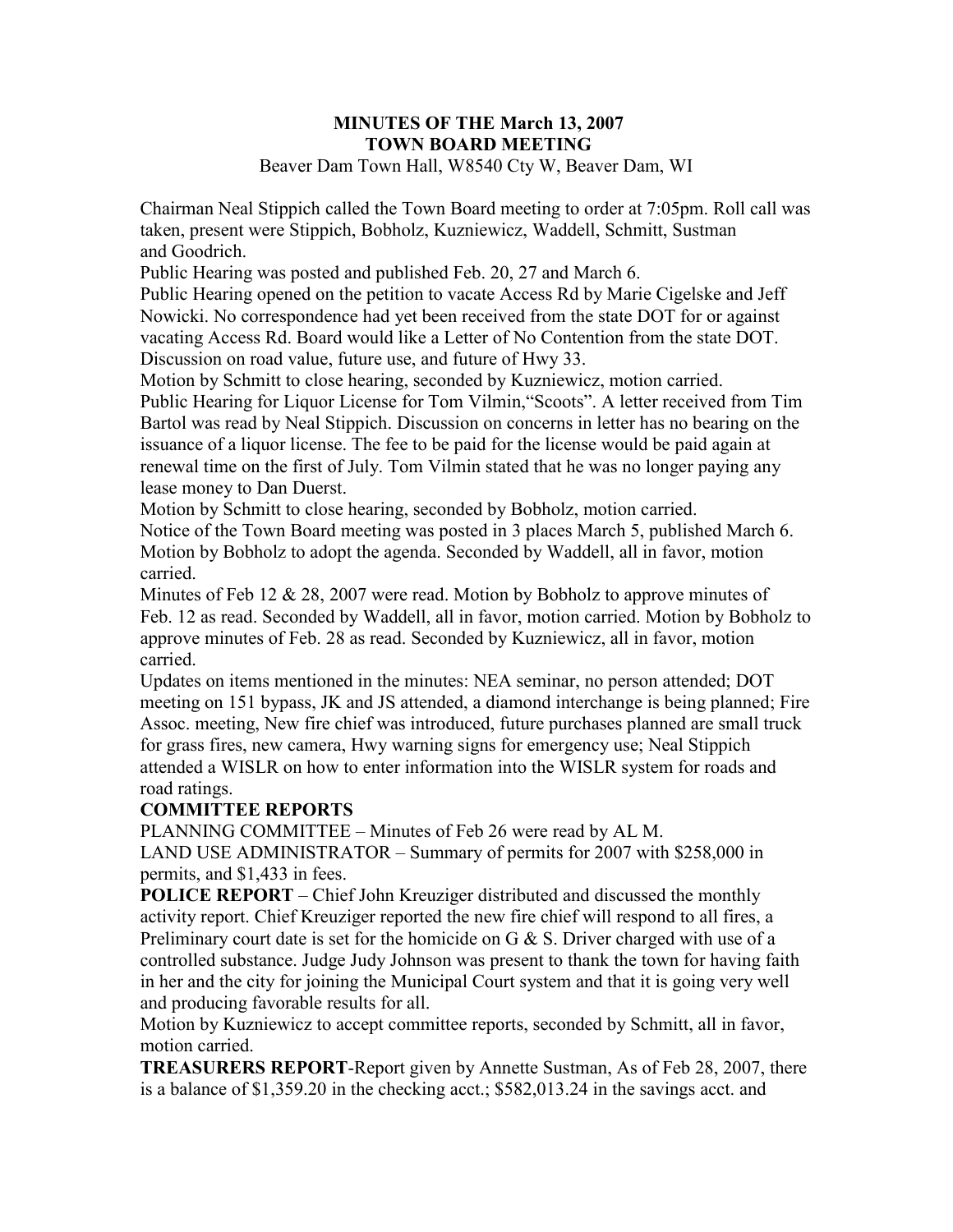\$691,534.50 in CDs. Motion by Schmitt to accept treasurer report, seconded by Waddell, all in favor, motion carried.

**PAYMENT OF BILLS:** 2 bills presented after the list was completed are Kwik Trip(gas) and Laub and Horton (bond ins) Quotes: Laub & Horton Bond Ins is 2 yrs  $\omega$ \$440 for all officials. Rural Ins is 1 Yr  $\omega$ , \$168.75 for Clerk/Treas only. Motion by Stippich to stay with L  $\&$  H for bond ins. Motion seconded by Bobholz, all in favor, motion carried. Motion by Schmitt to pay bills presented including Kwik Trip and Laub & Horton. Seconded by Bobholz, all in favor, motion carried.

**TOWN RESIDENTS**: JS reported that thru Homeland Security there is federal grant available for Police and Dept of Public Works radios. Discussion with Chief John Kreuziger is aware of it and will check into more, though he is satisfied with what he currently has.

## **UNFINISHED BUSINESS**:

- 1. Act on Scoots Liquor License-Tom Vilmin agreed it would be in his best interest financially to wait until July  $1<sup>st</sup>$  for the license if at that time he is still pursuing the purchase or lease of the building. Motion by Kuzniewicz to table issuing of license until July 07 at which time Tom Vilmin will present a notarized lease agreement or proof of purchase. Motion seconded by Schmitt, all in favor, motion carried.
- 2. Act on petition to vacate Access Rd.-Marie Cigelski presented a form from County Register of Deeds acknowledging they were informed to the request to vacate Access Rd. Neal Stippich will contact Mr. Field at state DOT requesting correspondence on the matter. Motion by Kuzniewicz to table until a letter is received from the state. Motion seconded by Waddell, all in favor, motion carried.
- 3. City/Town road agreement and cost share agreement-Neal Stippich presented a draft of the agreement to the board members. After discussion, motion by Schmitt to approve in form the agreement as drafted. Motion seconded by Bobholz, all in favor, motion carried.
- 4. Crystal Lk Rd trees-No measuring was done, table until April

## **NEW BUSINESS**:

- 1. Ordinance to Amend zoning for Sec 35, Jerry Hankes amending the conservancy district Motion by Kuzniewicz to table until a new map re received. Motion seconded by Schmitt, all in favor, motion carried.
- 2. Rock River Coalition Donation Motion by Kuzniewicz to make a donation for the Geological Survey @\$1000 per year for 2 years. Motion seconded by Schmitt, all in favor, motion carried.
- 3. Web Site Motion by Schmitt to authorize \$1500 to promote a website for the Town of Beaver Dam. Motion seconded by Bobholz, all in favor, motion carried.
- 4. Dumpsters Motion by Bobholz to get a small dumpster for the shop  $\omega$  \$25.00 per month. Motion seconded by Stippich, all in favor, motion carried. Spring clean up dumpster dates will be Saturday, April 21 and May 19. 8am-Noon.
- 5. Annual Meeting will be 2nd Tuesday of April, being April 10, 7:00pm, followed by the regularly scheduled Town Board meeting.
- **6.** Road Inspections are set for Saturday, April 14th.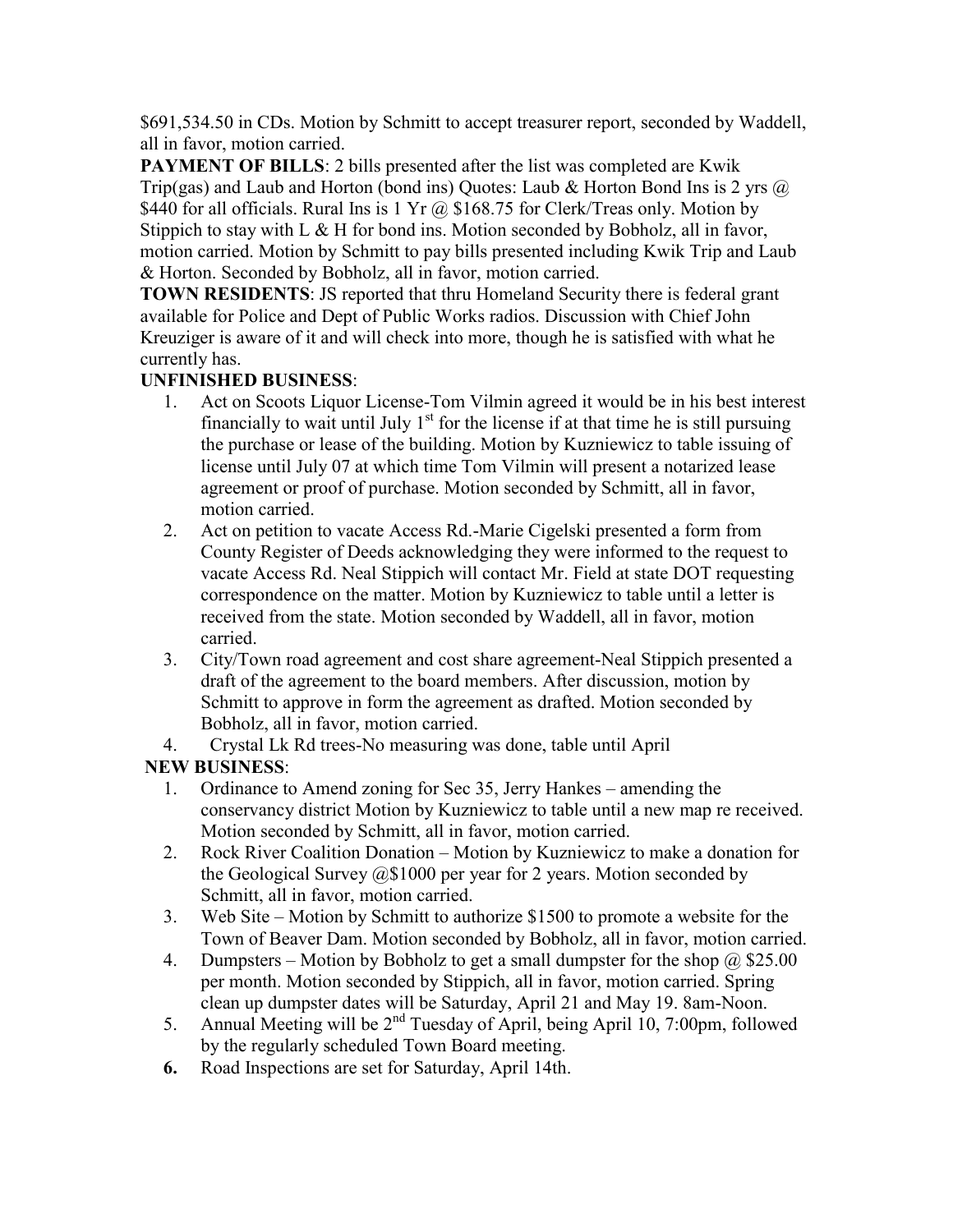**CLERKS REPORT** – Operators License applied for by Kim Firehammer and Barbara Schleif. Motion by Stippich to approve Operator licenses, seconded by Schmitt, all in favor, motion carried. Other information received by the clerk is a follows: WTA/UTC minutes and Final 2006 Financial Report.

**CHAIRMAN/SUPERVISORS CORRESPONDENCE AND INFO** - Information received by chairman is as follows: Letter from Atty Rasmussen on the Wiess fence viewing. Jeff Schmitt and Ken Waddell will move on this matter. Parkway drainage needs to be on next agenda.

Mark Bobholz has received calls on water problems.

Roger Beal received a request from Town of Fox Lake for use of mower, or help mowing. He will also get huber people to clean up ditches before dumpsters are here. Meeting to review ordinances scheduled for Monday, March 19, 7:00pm.

Motion by Bobholz to adjourn, seconded by Schmitt, all in favor, motion carried. Meeting adjourned 9:50pm.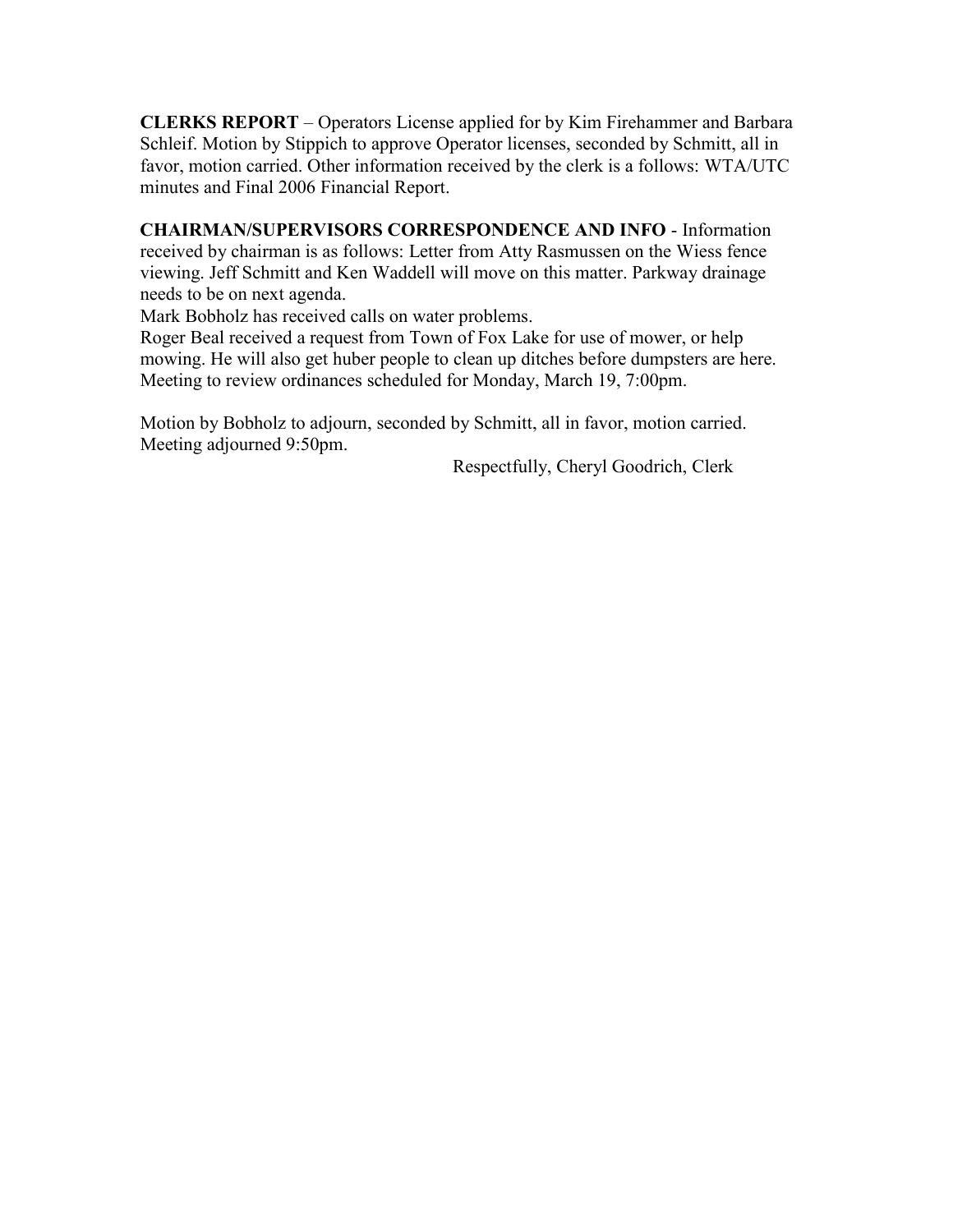#### **MINUTES OF THE April 10, 2007 TOWN BOARD MEETING**  Beaver Dam Town Hall, W8540 Cty W, Beaver Dam, WI

Chairman Neal Stippich called the Town Board meeting to order at 7:50pm.(Annual Meeting preceded) Roll call was taken, present were Stippich, Kuzniewicz, Waddell, Schmitt, and Goodrich.

Notice of the Town Board meeting was posted in 3 places March 30, published April 3. Motion by Waddell to adopt the agenda. Seconded by Schmitt, all in favor, motion carried.

Minutes of March 13 were read. Motion by Schmitt to approve minutes as read, seconded by Waddell, all in favor, motion carried.

## **COMMITTEE REPORTS**

PLANNING COMMITTEE – Minutes of April 4 were read by AL M. LAND USE ADMINISTRATOR – Permits for the month at \$215,000 in permits, and \$1,240 in fees. Year to date at 6 permits at \$473,000, compared to this time last year with 15 permits at \$2,240,000.

**POLICE REPORT** – Chief John Kreuziger distributed and discussed the monthly activity report. Chief Kreuziger reported complaints received on speeders and kids playing on scooters on the road on Fairview and Niblick. They have been patrolling that area more. He checked into the grant for new radios and found the cost to be too high for what we currently need. Unusual incidents reported were a case of road rage and a speeder that wouldn't stop until he reached home and ran into the house. He was talked out with assistance by Sherriff Todd Nehls. It was noted by Neal Stippich that Chief Kreuziger passed on a promotion with the city police dept in order to stay with the Township. A Thank you and round of applause was given for a job well done. Motion by Kuzniewicz to accept committee reports, seconded by Waddell, all in favor, motion carried.

**TREASURERS REPORT**-Report given by Cheryl Goodrich, as of March 31, 2007, there is a balance of \$10,717.46 in the checking acct.; \$681,668.24 in the savings acct. Motion by Schmitt to accept treasurer report, seconded by Kuzniewicz, all in favor, motion carried.

**PAYMENT OF BILLS:** Motion by Neal Stippich to pay bills presented, seconded by Waddell, all in favor, motion carried.

**TOWN RESIDENTS**: No comments

### **UNFINISHED BUSINESS**:

1. Petition to vacate Access Rd – Response from WI DOT was they have no objections, assuming the following points; No additional access to Hwy 33; adjacent/affected property owners are properly notified.

A variance for parking is needed. Motion by Neal Stippich to deny petition to vacate Access Rd, seconded by Kuzniewicz, motion carried.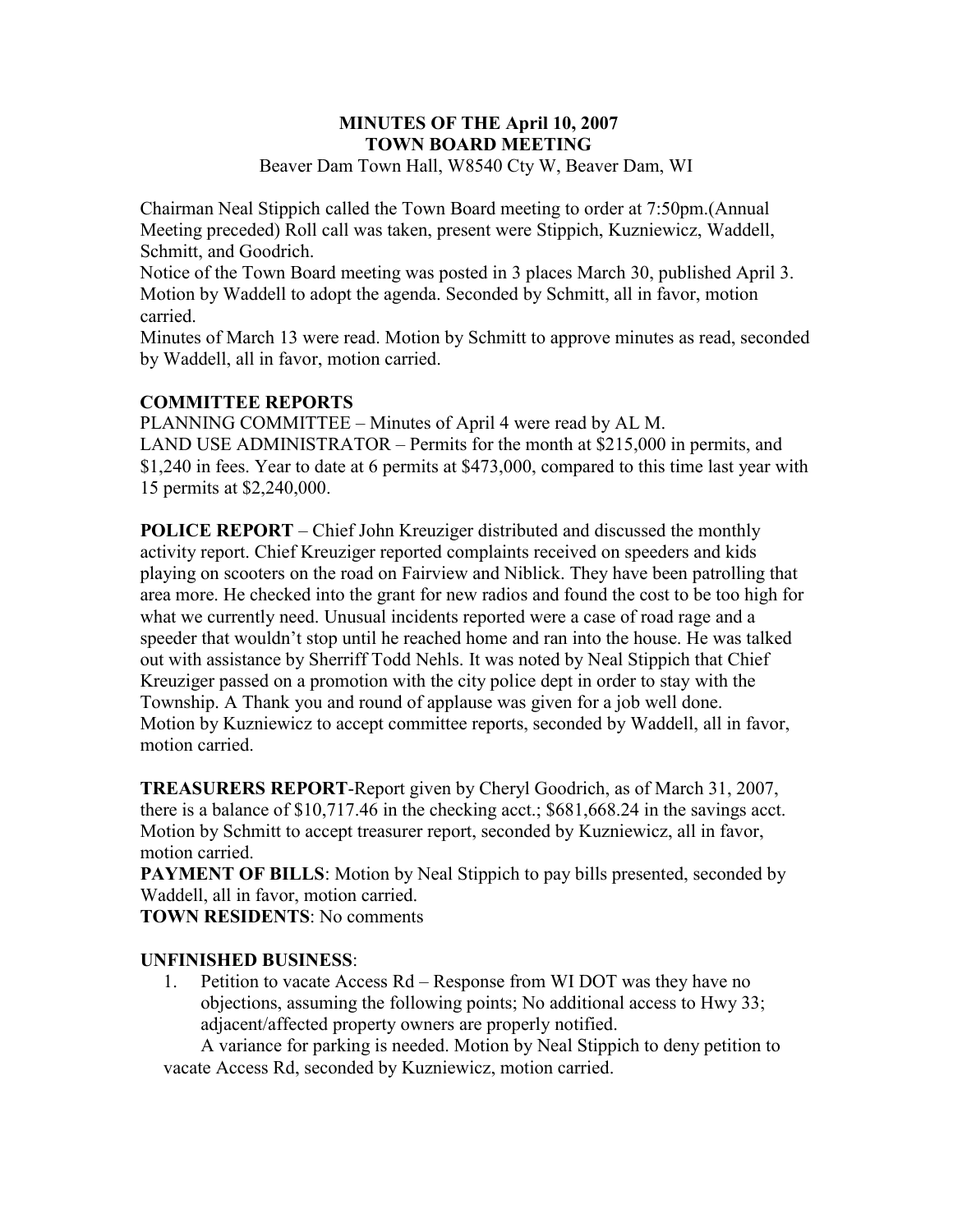- 2. City/Town Road Agreement Final draft approved and signed by the city was received from Attorney Steve Hannan for signatures of Chairman Neal Stippich and Clerk, Cheryl Goodrich.
- 3. Parkway Drainage Motion by Neal Stippich for Dan Prunuske to establish vertical risers with the aid of Steve Hannan. Motion seconded by John Kuzniewicz, motion carried.
- 4. Crystal Lk Rd trees- Tree distances were measured by Neal Stippich and Roger Beal, and found to be in the road right of way. Motion by Jeff Schmitt to take bids for removal of trees. Roger will mark trees and clerk will take get bids for the job.
- 5. Update on Website Cheryl and Tom are working on gathering information and layout for the web design. And will then get cost estimate.

## **NEW BUSINESS**:

1. Act on recommendation of the Planning Committee on the petitions to rezone from Zimmerman, Statz and Hankes. Planning committee recommends approval of rezoning for Zimmerman. Motion by John Kuzniewicz to approve rezoning for the Mike Zimmerman property from A2 to Industrial. Motion seconded by Jeff Schmitt, all in favor. Motion carried

Planning committee recommends approval for Paul Statz, BD Holdings property. Motion by Jeff Schmitt to approve rezoning of BD Holdings property on Gossfeld Lane from R1 to R2. Motion seconded by John Kuzniewicz, all in favor, motion carried. Planning committee recommends approval for Hankes property. A floodplain sketch was presented by Anne Cook of MSA, showing the showing the new flood plain area. Motion by John Kuzniewicz to approve rezoning of flood plan delineations .Motion seconded by Jeff Schmitt, all in favor, motion carried.

 2. Lawn Care Bids – the following bids were received Robert Zastrow-\$100; Prairie Lawn Care-\$75; Tom's Lawn Care-\$95; Curb Appeal Lawn Care-\$70 for cemetery and \$55 for Town Hall; BNA Lawn Care-\$75. Motion by Jeff Schmitt to hire BNA Lawn Care provided they provide proof of adequate insurance. Seconded by John Kuzniewicz, all in favor, motion carried.

3.Cattle Crossing Sign – Motion by Jeff Schmitt to approve purchase of 2 cattle crossing signs and related equipment and negotiate with landowner for most suitable placement and fencing for conditions, with Neal Stippich to negotiate with owner.

**CLERKS REPORT** – Operators License applied for by Sandra Hintz, Nicholas Druecke, & Mary Hultman. Motion by Neal Stippich to approve Operator licenses, seconded by Waddell, all in favor, motion carried. Provisional Operators License applied for but background check not yet complete, Ryan Braun. Motion by Jeff Schmitt to approve provisional license pending background check is ok'd. Seconded by Ken Waddell, all in favor, motion carried. A picnic license application received from Beaver Dam Chamber of Commerce August 23, 4pm-10pm at the Charter Raceway Park. Other information received by the clerk is a follows: WI Dept of Comm. Conditional Use for Countryside GM Motors, Tom Zeamer will need to contact countryside to apply for a building permit or be fined. WTA/UTC letter looking for people to fill board vacancies.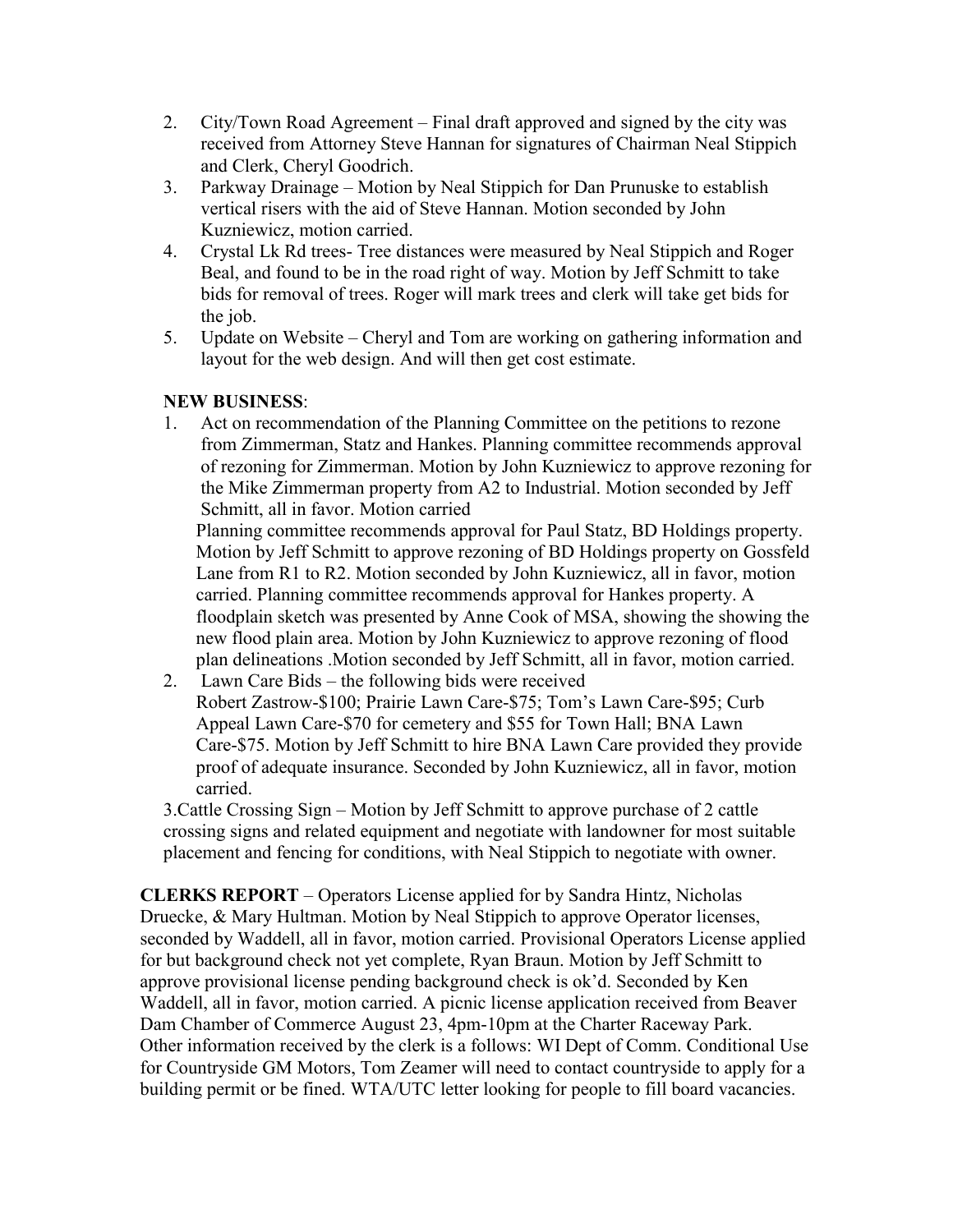Invitation from Service Motor Co. for an equipment operations day, April  $25<sup>th</sup>$ . Invitation from Ruekert-Mielke for seminar of Storm water design and maintenance, April  $12<sup>th</sup>$ . Paper on 2006 Land Use trends for Dodge County. WTA County meeting, April 18, 8pm. WTA/UTC Meeting minutes and Workshop registration for April 28, Wisconsin Rapids, 9am-3pm. Depot Dispatch.

**CHAIRMAN/SUPERVISORS CORRESPONDENCE AND INFO** - Information received by chairman is as follows: Omni to make presentation at the May meeting on how to retard annexation.

Motion by John Kuzniewicz to adjourn, seconded by Waddell, all in favor, motion carried.

Meeting adjourned 10:35pm.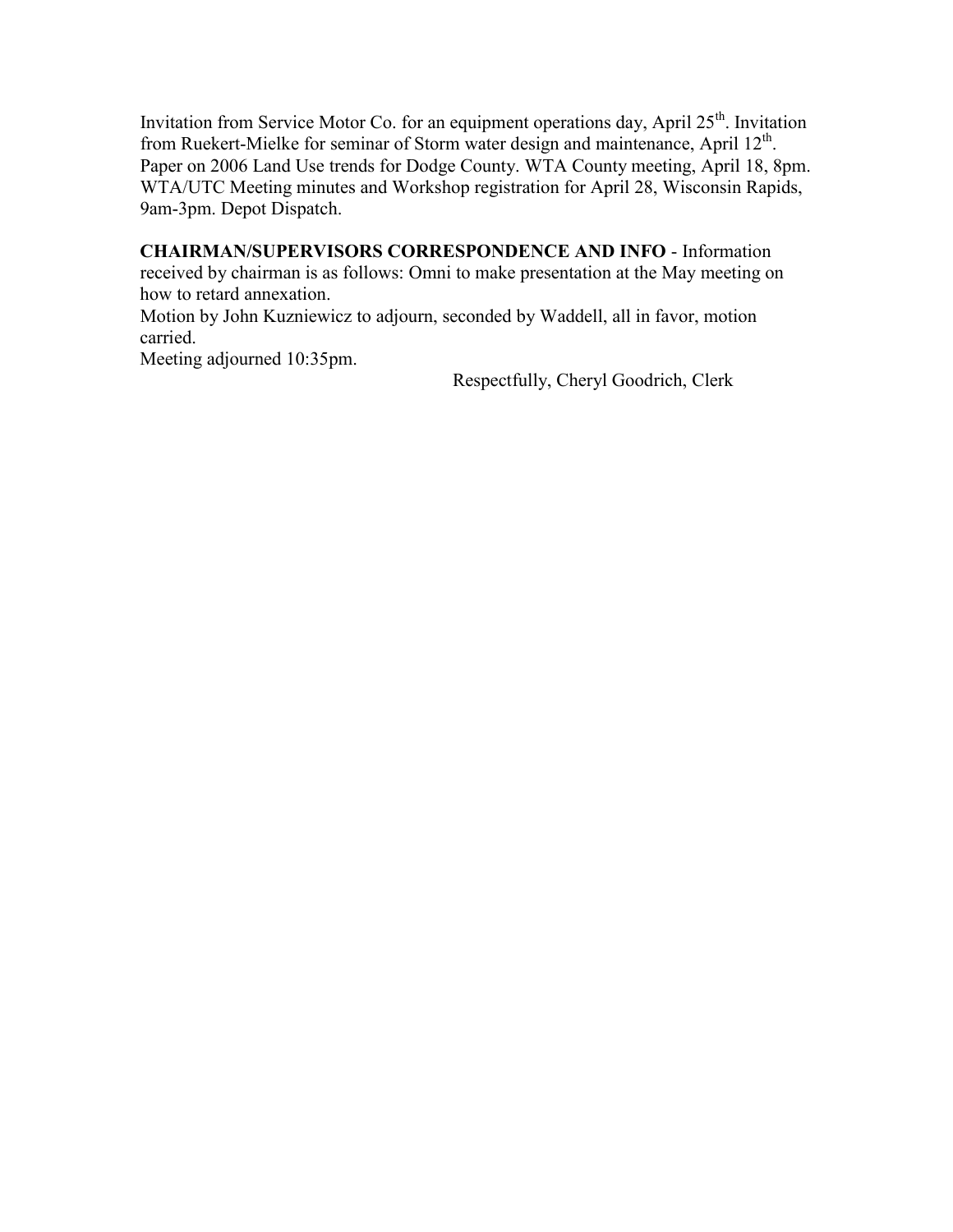#### **MINUTES OF THE May 8, 2007 TOWN BOARD MEETING**  Beaver Dam Town Hall, W8540 Cty W, Beaver Dam, WI

Chairman Neal Stippich called the Town Board meeting to order at 7:05pm. Roll call was taken, present were Neil Stippich, Mark Bobholz, John Kuzniewicz, Ken Waddell, Jeff Schmitt, & Treasurer, Annette Sustman. Clerk Cheryl Goodrich will be arriving late.

Notice of the Town Board meeting was posted in 3 places April 27, published May 1. Motion by Jeff Schmitt to adopt the agenda. Seconded by Mark Bobholz, all in favor, motion carried.

Minutes of April 10 were read. Motion by Mark Bobholz to approve minutes as read, seconded by Ken Waddell, all in favor, motion carried.

## **COMMITTEE REPORTS**

PLANNING COMMITTEE – Minutes of April 30 were read by AL Matuszeski. LAND USE ADMINISTRATOR – Permits for new homes at \$1,000,043. Permit fees of \$4,993.

**POLICE REPORT** – Chief John Kreuziger distributed and discussed the monthly activity report. Dan Schubert tendered his resignation effective 5-7-07. Motion by Jeff Schmitt to accept the resignation of Dan Schubert, seconded by Ken Waddell, all in favor, motion carried. Chief Kreuziger request the Town to donate \$\$ toward a speed trailer to be purchased by the City of Beaver Dam. In return, the Town officers will use it in the Township as needed and available.

Motion by Jeff Schmitt to accept committee reports, second by John Kuzniewicz, all in favor, motion carried.

**TREASURERS REPORT**-Report given by Annette Sustman. As of April 30, 2007, there is a balance of \$2,004.08 in the checking account and \$ 596,568.49 in the savings account.

Motion by Mark Bobholz to approve treasurer's report, seconded by John Kuzniewicz, all in favor, motion carried.

**PAYMENT OF BILLS**: Motion by Jeff Schmitt to pay bills presented, seconded by Ken Waddell, all in favor, motion carried.

Add to June agenda the funding for the WTA Unit.

**TOWN RESIDENTS**: Lois Harmsen would like to settle road issue. Tom will look into it and it will be on the June agenda.

Parkway Drive resident would like the water drainage issue completed. Chairman Neal Stippich will contact Dan Prunuske to install risers as soon as possible and Drainage issue will be on the June agenda.

Chairman Neal Stippich then asked Jeff Sanders of Omni to give his presentation. Presentation was given on ideas on how to better control growth and annexation. Board expressed the desire to continue investigating these options.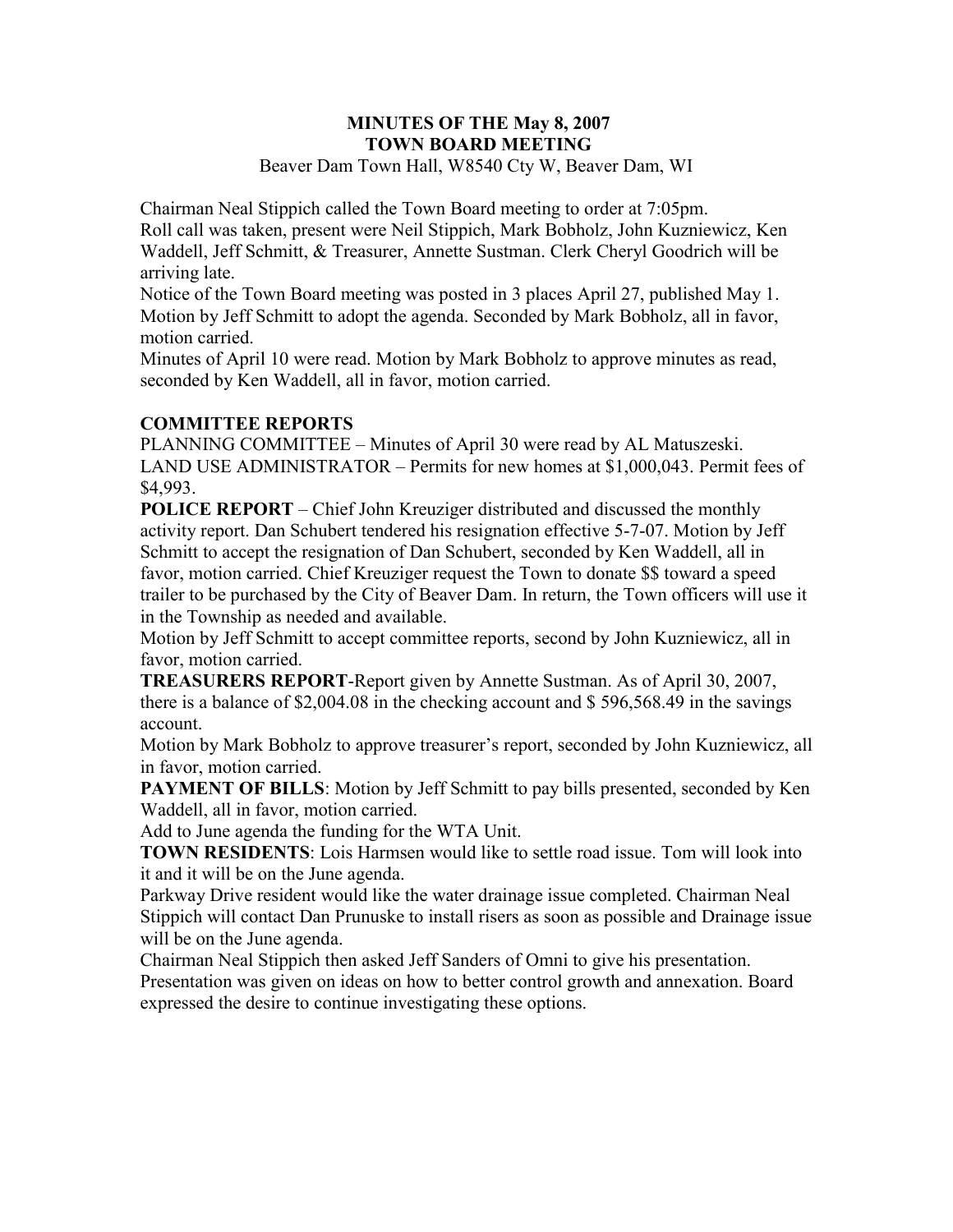### **UNFINISHED BUSINESS**:

- 1. Review revised Annual Financial Report Motion by Jeff Schmitt to approve the revised 2006 financial report. Second by John Kuzniewicz, all in favor, motion carried.
- 2. Bids for Crystal Lk Rd Tree removal Bid received are as follows: Beaver Tree Service-\$3500, Dutchman Tree Service-\$4500, K & B Tree Service-\$3750. Motion by Mark Bobholz to accept the bid from Beaver Tree Service with the conditions that they flush cut the stumps and provide a certificate of insurance. Motion second by Jeff Schmitt, all in favor, motion carried.
- 3. Web-site update-Cheryl Goodrich and Tom Zeamer will be meeting with a PowerWeb web designer next week to discuss web layout and price.

## **NEW BUSINESS**:

- 1. Omni Presentation given earlier
- 2. Dual Zoning Discussion on changing fee structure for building permits. Motion by Neal Stippich to table this matter until June to allow John Kuzniewicz to obtain fee structure from the County. Second by Mark Bobholz, all in favor, motion carried.
- 3. Road Work Chairman and supervisors will meet Monday, May 14 to further discuss road projects.
- 4. Snow Plow Truck Motion by Mark Bobholz to table until June meeting. Second by Jeff Schmitt, all in favor, motion carried.
- 5. Paved area for salt and compost area Motion by Jeff Schmitt to table till June meeting. Second by Ken Waddell, all in favor, motion carried.

**CLERKS REPORT** – Agenda for County Meeting, Wed. May 23, 7:00pm; Ruekert-Mielke seminar on "Energy Conservation for Utilities", Thursday, May 17, 10am-12pm; WTA/UTC minutes from the April 27 & 28;; WI Dept of Commerce conditional approval of the plumbing system for Countryside GM Motors.

**CHAIRMAN/SUPERVISORS CORRESPONDENCE AND INFO** - Information received by chairman & supervisors is as follows: Jeff Schmitt request the fence view committee report be added to the June agenda. Neal Stippich received a letter and cost share agreement from the City of BD for a preconstruction meeting for N Spring St, Thursday, May 10, 9am. Cost Share agreement is stated at \$24,844.33. Ptchinski has contracted the work. WI Taxpayers Alliance letter to join. Dodge County Hwy Commission letter stating recent approval of hwy access driveway ordinance passed and going into affect May 15, 2007. Neal Stippich stated he did not sign the Adams/Friendship Electric Coop agreement. Stating there should be a fee assigned to them in accordance with Alliant Energy fee.

Motion by John Kuzniewicz to adjourn, second by Jeff Schmitt, all in favor, motion carried.

Meeting adjourned 10:05pm.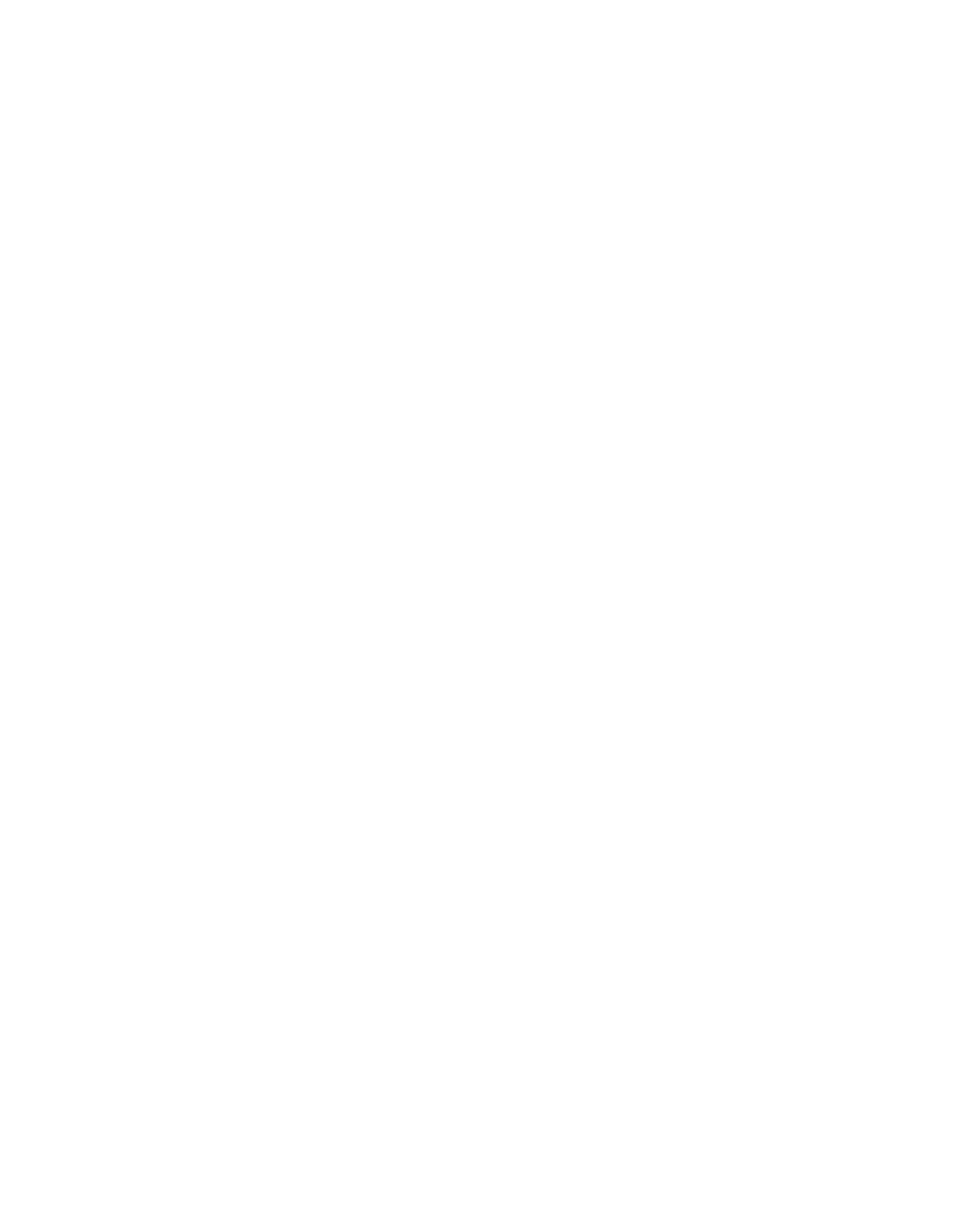#### **MINUTES OF THE June 12, 2007 TOWN BOARD MEETING**  Beaver Dam Town Hall, W8540 Cty W, Beaver Dam, WI

Chairman Neal Stippich called the Board of Review to order at 7pm. This portion was recorded. Roll call taken, Neal Stippich, Mark Bobholz, John Kuzniewicz, Ken Waddell and clerk Cheryl Goodrich are present, absent is Jeff Schmitt. Clerk announced the tax roll is not yet complete according to Associated Appraisal. Open Book is scheduled for Wed. July 18 from 3pm-6pm. BOR is scheduled for Thursday, Aug 2 from 6pm to adjournment, (minimum of 2 hours). Motion by Mark Bobholz to approve the above dates and times for Open book and BOR, seconded by John Kuzniewicz all in favor, motion carried. Motion by John Kuzniewicz to adjourn BOR until Thursday, Aug 2, 2007, 6pm. Motion seconded by Mark Bobholz, all in favor, motion carried.

Chairman Neal Stippich opened the public hearing at 7:05pm for the Green Valley Bond change. Nobody spoke for or against the change. Motion by Juhn Kuzniewicz to table until a representative is present to explain the reason for the change. Motion seconded by Ken Waddell, all in favor, motion carried. A representative arrived and explained the proceeding for change. Motion by John Kuzniewicz to retract the motion to table, seconded by Ken Waddell, all in favor, motion carried. Motion by Jeff Schmitt to close the public hearing, seconded by Ken Waddell, all in favor, motion carried.

Chairman Neal Stippich opened the public hearing at 7:10pm for issuing of Liquor licenses. None spoke for or against. Motion by Mark Bobholz to close the hearing, seconded by Ken Waddell, all in favor, motion carried.

Chairman Neal Stippich opened the Town Board meeting at 7:15pm. Roll call taken, present, Neal Stippich, Mark Bobholz, John Kuzniewicz, Annette Sustman, Cheryl Goodrich, Ken Waddell and Jeff Schmitt.

Notice of the Town Board meeting was posted in 3 places June 4 and published June 5. Motion by Mark Bobholz to adopt the agenda. Seconded by Jeff Schmitt, all in favor, motion carried.

Minutes of May 8 were read. Motion by John Kuzniewicz to approve minutes as read, seconded by Ken Waddell, all in favor, motion carried.

### **COMMITTEE REPORTS**

PLANNING COMMITTEE – Minutes of May 29 were read by Al Matuszeski, adding that there will be a review of the maximum number of cars stored on sight in 1 year. LAND USE ADMINISTRATOR – Tom Zeamer not present, Permits since last meeting are at \$801,000. Permit fees of \$2,277. Tom was contacted by the manager of Majestic Hill about the 2 vacant trailer homes between John's bar and the MHP. 1 trailer has a basement with water in it and is concerned about the danger to children in the area. In the past, 1 trailer was OK'd by the county to protect the well and the other was to be fixed up to be livable. Neal Stippich will look into the matter, and issue will be on the July agenda to possibly have an inspection done by General Engineering.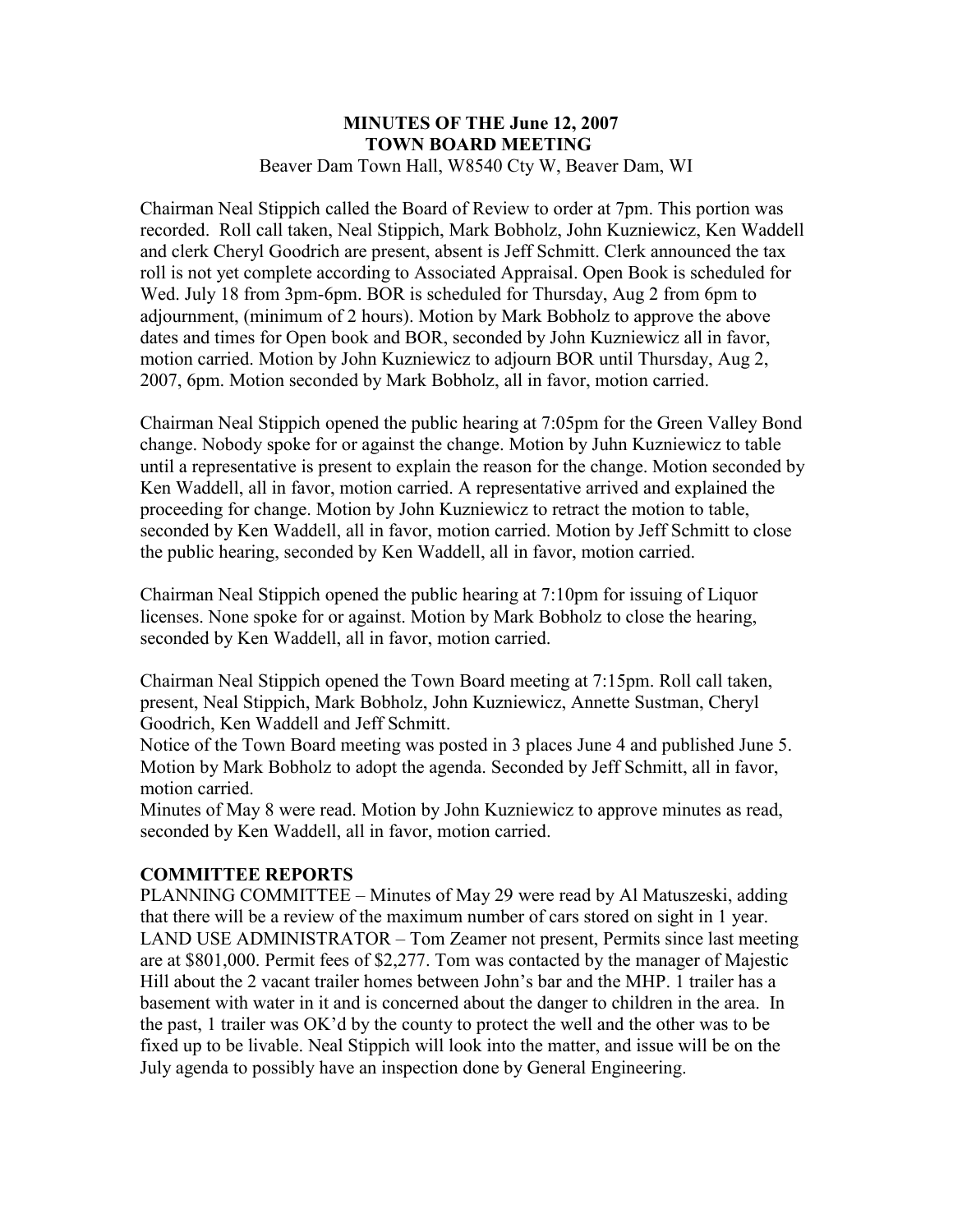**POLICE REPORT** – Chief John Kreuziger distributed and discussed the monthly activity report. Chief Kreuziger stated the Town was represented at a Police Officers funeral in Kenosha, and that the Town assisted with traffic control at the Memorial Day parade. There is an increase in traffic complaints, and in turn an increase of traffic citations issued. The Town also had there  $1<sup>st</sup>$  jailed person for 5 days for refusal to pay a citation.

## **BOA –** No meeting

Motion by Ken Waddell to accept committee reports, second by Jeff Schmitt all in favor, motion carried.

**TREASURERS REPORT**-Report given by Annette Sustman. As of May31, 2007, there is a balance of \$3,960.99 in the checking account and \$611.011.80 in the savings account.

Motion by Jeff Schmitt to approve treasurer's report, seconded by John Kuzniewicz, all in favor, motion carried.

**PAYMENT OF BILLS:** Motion by Jeff Schmitt to pay bills presented, seconded by Mark Bobholz, all in favor, motion carried.

## **TOWN RESIDENTS**: None

## **UNFINISHED BUSINESS**:

- 1. Web-site update- We were given a cost of \$1350 by PowerWeb. The letter will be signed and returned by clerk so they can begin designing.
- 2. Parkway drainage update Neal Stippich was spoke was advised by Atty Hannan to speak with Mr Winkleman about the risers to be put in and dredging the pond at town cost. Jeff Schmitt suggest the town clean ditches to the proper grade and order residents to put driveway pipes at the proper grade.
- 3. Dual Zoning Motion by Neal Stippich to address this issue at a committee meeting to review the fee schedule on June 26, 7pm. Seconded by Jeff Schmitt, all in favor, motion carried.
- 4. Road Work Clerk will place an ad in the paper for bids and will send notices and road list directly to some contractors for bids.
- 5. Snow Plow truck discussion on cash deal or trade in Neal Stippich, Jeff Schmitt and Mark Bobholz will contact people to come look at the Towns red truck. Possibly put an ad in the paper and Towns Assoc. book to sell truck.
- 6. Paved area for salt and compost table

## **NEW BUSINESS**:

- 3. Harmsen Road issue Maps were handed out by Lois Harmsen with an explanation of her request to swap properties with the Town. After discussion, the board will meet at the site Saturday morning, June 16, 7am to view the properties.
- 1. Green Valley Bond Scott Abrams, President of Green Valley was present to explain that the original loan was written as a 5 year loan and should have been a 25 year loan. Motion by Jeff Schmitt to approve the bonding change, seconded by Ken Waddell, all in favor, motion carried.
- 9. Zimmerman Dr water problems One suggestion if to have residents lay drain tile and then pump their water to the tiled area. Motion by Mark Bobholz to have Dan Prunuske shoot elevation on Zimmerman Dr and Court and make recommendations. Motion seconded by John Kuzniewicz, Neal Stippich, Mark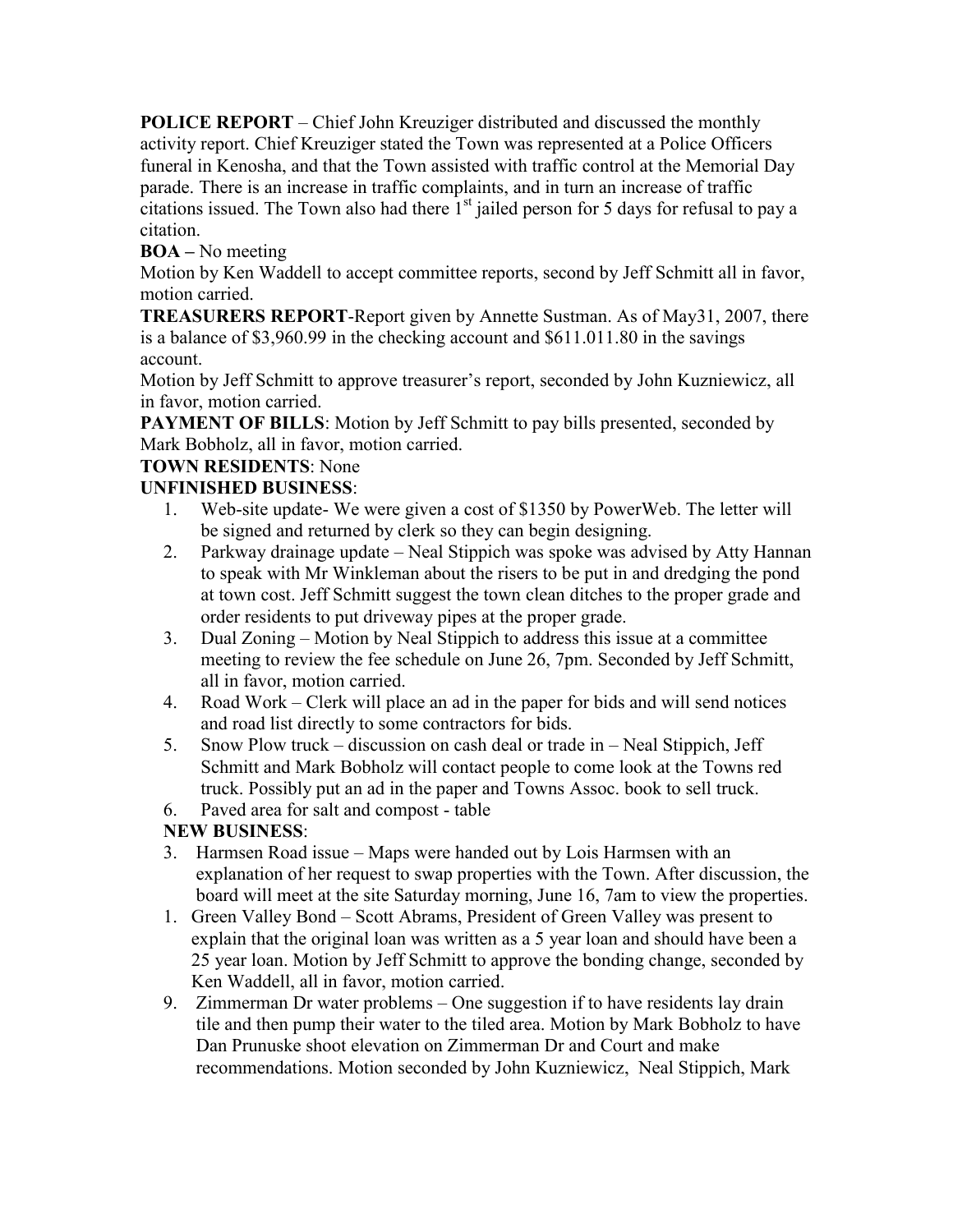Bboholz, Ken Waddell, John Kuzniewicz, in favor, Jeff Scmitt abstain, motion carried.

- 2. Act on Liquor License Applications for renewal received from Leipsic Tavern, Jumpers, Mr. Madison's Bar, John's Bar, Kwik Trip, Bayside Supper Club, Beaver Dam Golf Management, Old Hickory Golf Club, Charter Raceway, Simar Oil, Beaver Dam Conservationists, and United Cooperative. Motion by Neal Stippich to approve the Liquor Licenses for the above mentioned. Seconded by Mark Bobholz, all in favor, motion carried.
- 4. Contract with Omni Act 9 must be included in the Towns Smart Growth Plan. A review of the the Comprehensive Plan and Ordinances is needed in order to make sure ordinances are in line with the Comprehensive Plan. It was discussed to give Omni a copy of the Comprehensive Plan for review and get options and estimate from them, to work into the 2008 budget.
- 5. Woodland Dr. intersection City will repay Town when it is annexed into the city.
- 6. Fence View Report No report
- 7. Funding for WTA Cty Unit Motion by Mark Bobholz to donate a \$10/month/\$120/year to the WTA County Unit. Seconded by John Kuzniewicz, all in favor, motion carried.
- 8. Hickory Spring Rd Letter needs to be sent to Jack Bartholomew to not plant anything in the road ROW and the town will mow as needed.

**CLERKS REPORT** –Operators License – The following Operators license applicants need background checks completed: Jodi Bollig, Holly Smith, Judith Wolf, Christina Pfeil, Kevin Osterhoff, Joyce Longseth, Nancy Kimmel, Mark Kimmel, Nancie Dominguez, Kenna Arvold, Jeffery Beyer, Jara Sjoerdsma, Crystal Scharf, Sandra Kluz, Donna Koerner, Jeremy Blease, Doris Wardrop, Stacey Christian, Corrine Smith, and Chisa Roesek. Motion by Jeff Schmitt to approve the above listed license pending a positive background check. Seconded by Mark Bobholz, all in favor, motion carried. The following have a completed and favorable background check: Cheryl Goodrich, Rex Melius, Abbe Finke, Sara Polzin, Patricia Linde, Julie Reifsnider, Christine Knezinek, Arlette Ward, Dale Maas, Kevin Semple, Robert Schmidt, Robin Monette,Doreen Kuzniewicz, Kristine Klodowski, Cynthia Nelson, Amy McPherson, Sukdeep Garcha, Jennifer Westphal, Lesli Narr, Jana Elgersma, Gina Hughes, Jenny Gust, Laura Rueckert, Debra Oksa, Marianne Wolc, Joey Connaughty, Rebecca Brandt, Bradely Marthaler, Katie Stange, Barbara Scleif, Nicholas Druecke, Caitlyn Nehmer, Sandra Hintz, Ryan Braun, Carrie Sieja, Christian Sundquist, James Hopkins, Angela Winter, Joseph Lininger, Tanya Westphal, Connie Webber, Thomas and Tracy Grotenhuis, Dana Kress, Jackie Berefsky, Jody Keil, Kelly Hardin, Brittany Sadoski, and Gay Slosser. Motion by John Kuzniewicz to approve the above listed license applicants. Motion seconded by Jeff Schmitt, all in favor, motion carried.

Other correspondence received by the clerk is as follows: Town-County meeting Recap, Public Service Commission of WI notice of Technical Conference, Friday, June 22 9am in Madison.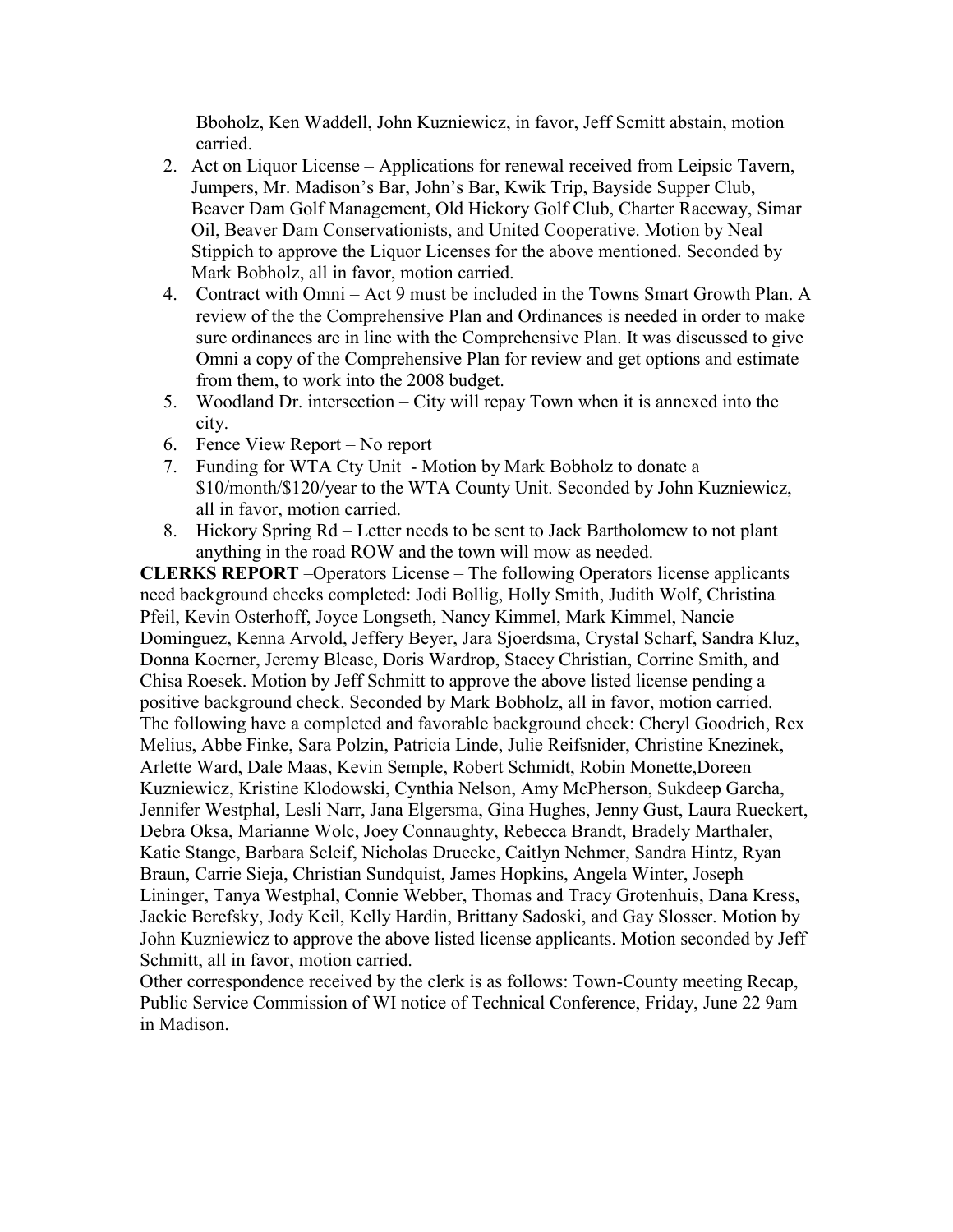#### **CHAIRMAN/SUPERVISORS CORRESPONDENCE AND INFO** - Information

received by chairman & supervisors is as follows: Moraine Park Workforce Solutions training course.

Motion by Jeff Schmitt adjourn, second by Mark Bobholz, all in favor, motion carried. Meeting adjourned 10:10p.m.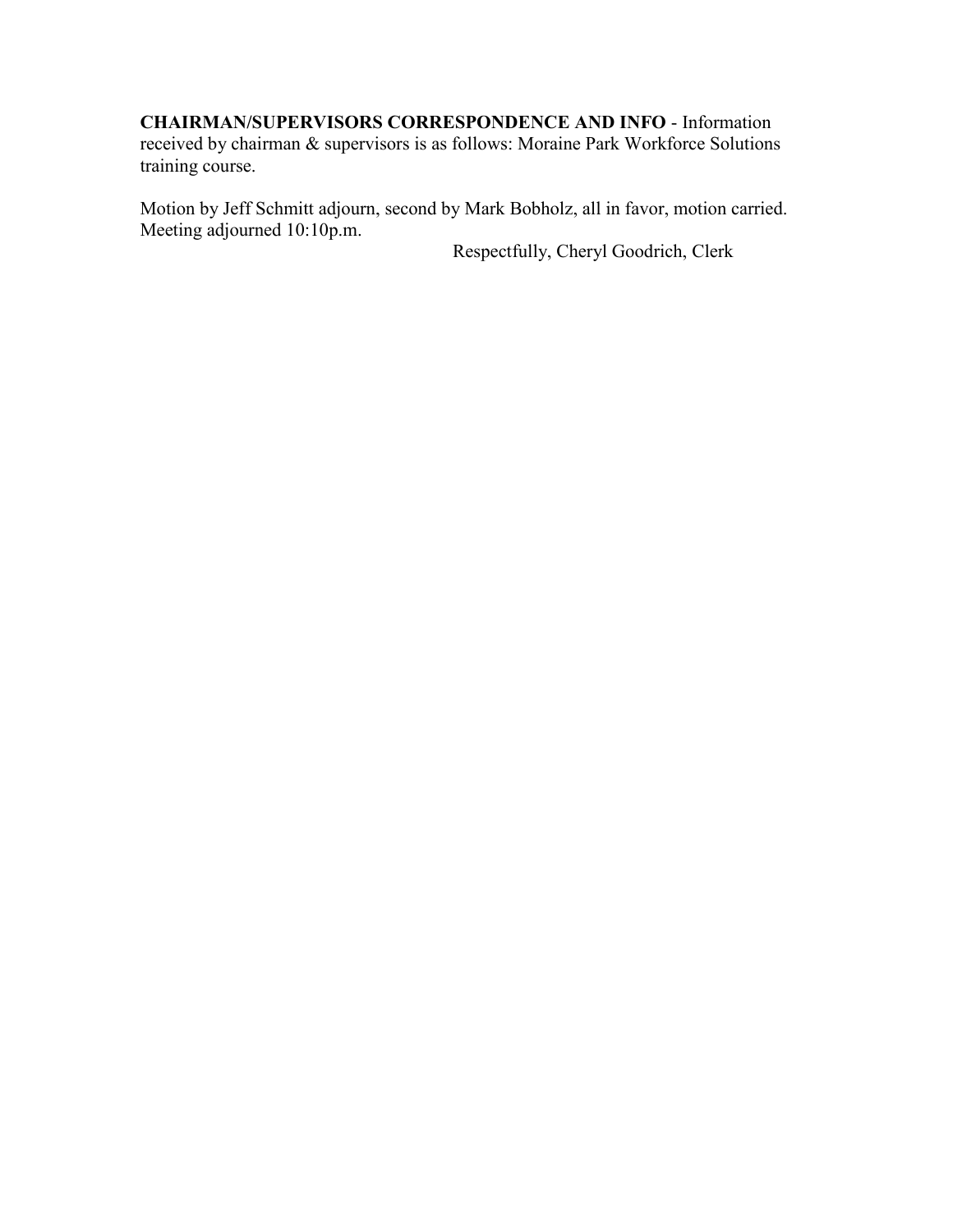#### **MINUTES OF THE July10, 2007 TOWN BOARD MEETING**  Beaver Dam Town Hall, W8540 Cty W, Beaver Dam, WI

Acting Chairman Mark Bobholz called the July 10, 2007 Town Board meeting to order at 7:40pm. Roll call was taken, present, Mark Bobholz, John Kuzniewicz, Annette Sustman, Cheryl Goodrich, Ken Waddell. Absent were Neal Stipppich and Jeff Schmitt. Notice of the Town Board meeting was posted in 3 places July 3 and published July 6. Motion by John Kuzniewicz to adopt the agenda. Seconded by Mark Bobholz, all in favor, motion carried.

Minutes of the June 12 meeting were read by clerk, Cheryl Goodrich. Motion by John Kuzniewicz to approve minutes as read, seconded by Mark Bobholz, all in favor, motion carried.

## **COMMITTEE REPORTS**

PLANNING COMMITTEE – Minutes of June 25 were read by Al Matuszeski, making to recommendation to the Town Board to approve the Livestock Siting Ordinance as presented to them.

LAND USE ADMINISTRATOR – Tom Zeamer was present to distribute the monthly report. Permit project total for the past month total \$59,000 and permit fees total \$359. John Kuzniewicz questioned if a permit had been applied for by Countryside Motors. Tom stated he had sent 2 letters to Countryside Motor stating they were in violation of Town ordinance with building without a permit and needed to apply. Tom received no response from them. Motion by John Kuzniewicz to have Chief John Kreuziger send a citation to Countryside Motors for the violation. Motion seconded by Ken Waddell, all in favor, motion carried.

**POLICE REPORT** – Chief John Kreuziger distributed and discussed the monthly activity report. Chief Kreuziger stated there is an increase in Ordinance violation citations and traffic citations; Town police provided patrol around Bohls farm on the day of the dairy brunch, signs to "Slow Down" were posted on some Town roads, 14 cycle tires were found in ditches, the culprits were found, cited and tires were picked up; 2 fireworks stands were closed down, as it is the local law enforcements responsibility to patrol that; and there was a fatality on Ollinger Rd on the road closed area.

**BOA –** A meeting was held June 20, Jeff Schmitt not present to give a report. Motion by Ken Waddell to accept committee reports, second by John Kuzniewicz all in favor, motion carried.

**TREASURERS REPORT**-Report given by Annette Sustman. As of June 30, 2007, there is a balance of \$4,696.65 in the checking account and \$602.274.98 in the savings account.

Motion by Ken Waddell to approve treasurer's report, seconded by Mark Bobholz, all in favor, motion carried.

**PAYMENT OF BILLS:** Motion by John Kuzniewicz to pay bills presented, seconded by Ken Waddell, all in favor, motion carried.

**TOWN RESIDENTS**: Matt Christian questioned about the Town Web site.

Clerk replied it is in the works and a check is being dropped off at Powerweb on Wednesday and would inquire what the next step is.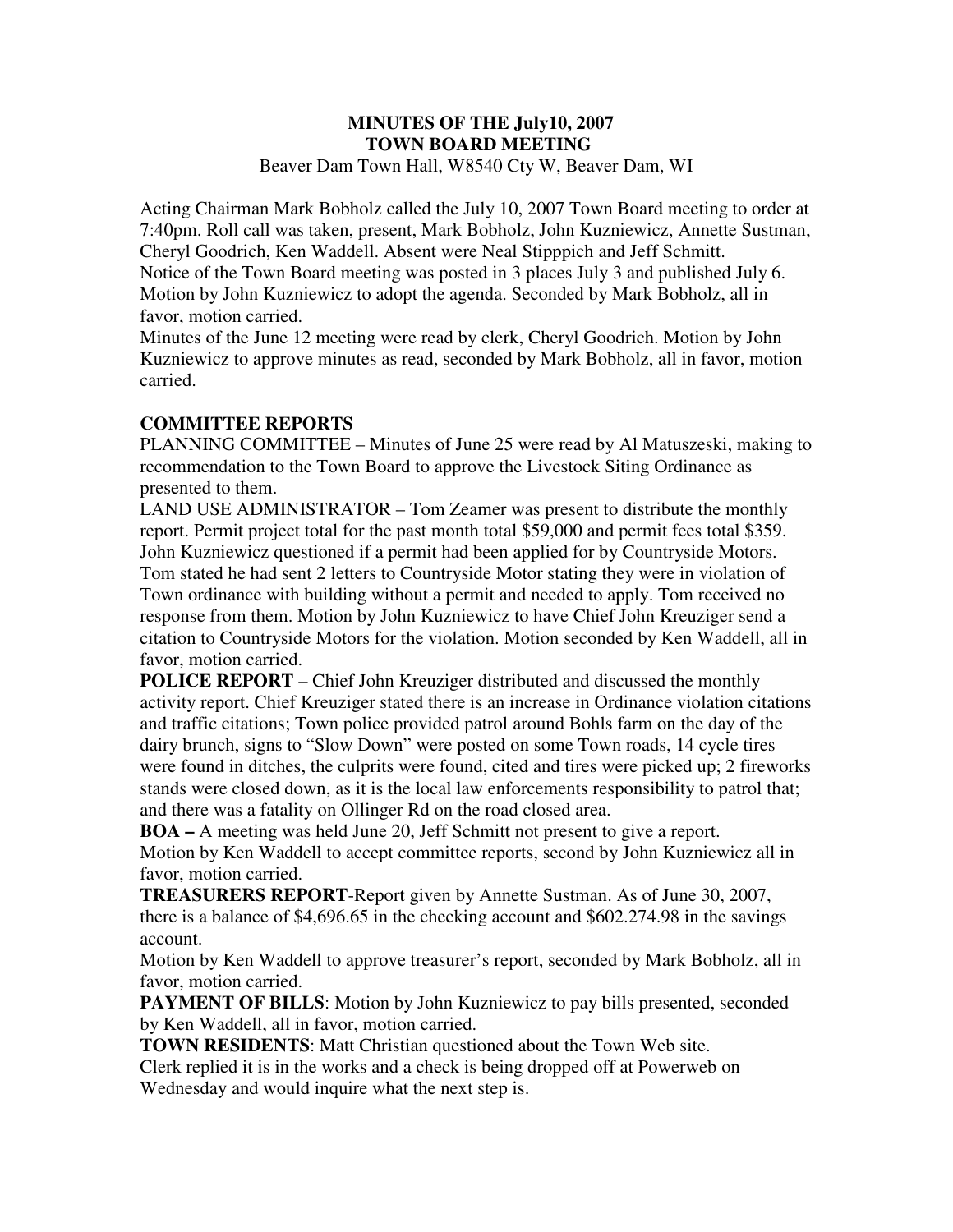### **UNFINISHED BUSINESS**:

- 1. Dedicated road issue off S Sunset Pt Rd Neal Stippich, Mark Bobholz and Ken Waddell visited the site. Mrs. Harmsen is going to try to find a paper trail of action taken years ago. Issue will be on the Aug. agenda.
- 2. Parkway retention pond the new house on Parkway put in 2 new pipes and are thought to be adequate, but a 3rd would be better, and are not in the road right of way. Winklemans has no ears for change as to putting risers in. Another possibility is to open ditches to proper elevation.
- **3.** Purchase of Truck A truck from Capital City was brought to the Town Hall to look at and submitted some proposals. This will be on the Aug. agenda.

## **NEW BUSINESS**:

- 1. Open and award road bids This will be postponed until a later date when all board members can be present. All interested parties will be notified as to date and time.
- 2. Act on recommendation of Planning Comm for approval o the Live Stock Siting Ordinance – Planning Comm. Chairman Al Matuszeski read the minutes of the comm. meeting recommending approval. Motion by John Kuzniewicz to table, seconded by Mark Bobholz, all in favor, motion carried.
- 3. Authorize resolution for recycling Motion by John Kuzniewicz to authorize clerk position on the recycling resolution. Motion seconded by Ken Waddell, all in favor, motion carried. Signatures needed.
- 4. Trailer inspection We need to have an assessed value of the trailers only.
- 5. Commercial Building Inspections Matt Christian of the BDFD was present to present the position of the FD on commercial inspections to the board. They would like to see the Town hire an inspector for businesses, recommending the cost can be passed on to the businesses through permits. The town can, by ordinance, adopt the International building ordinance, which Matt will supply the town with a copy of such ordinance. Matt also commended the Town PD for their work on shutting down the fireworks stands.
- 6. Hwy Safety Improvement program Motion by John Kuzniewicz to approve implementing the Hwy Safety program. Seconded by Ken Waddell, all in favor, motion carried. Paperwork will be taken to Dan Prunuske for review and completion.

**CLERKS REPORT** – No operaters license. Anyone wanting to attend the WTA Seminar on July 24 must get their name to clerk soon. Clerk reported getting numerous requests for summer dumpsters. The board discussed it. The next dumpsters will be in the fall and could add money to next years budget for summer dumpster weekends. Public Hearing set for July 16, 7:40pm for Preliminary plat of Prairie Hill Sub. Letter from Veolia on proposed waste tax hikes in pending state budget which will sebsequently get passed on to the town as in increase for service.

**CHAIRMAN/SUPERVISORS CORRESPONDENCE AND INFO** - Information received by chairman & supervisors is as follows: none

Motion by John Kuzniewicz, second by Mark Bobholz, all in favor, motion carried. Meeting adjourned 8:50p.m.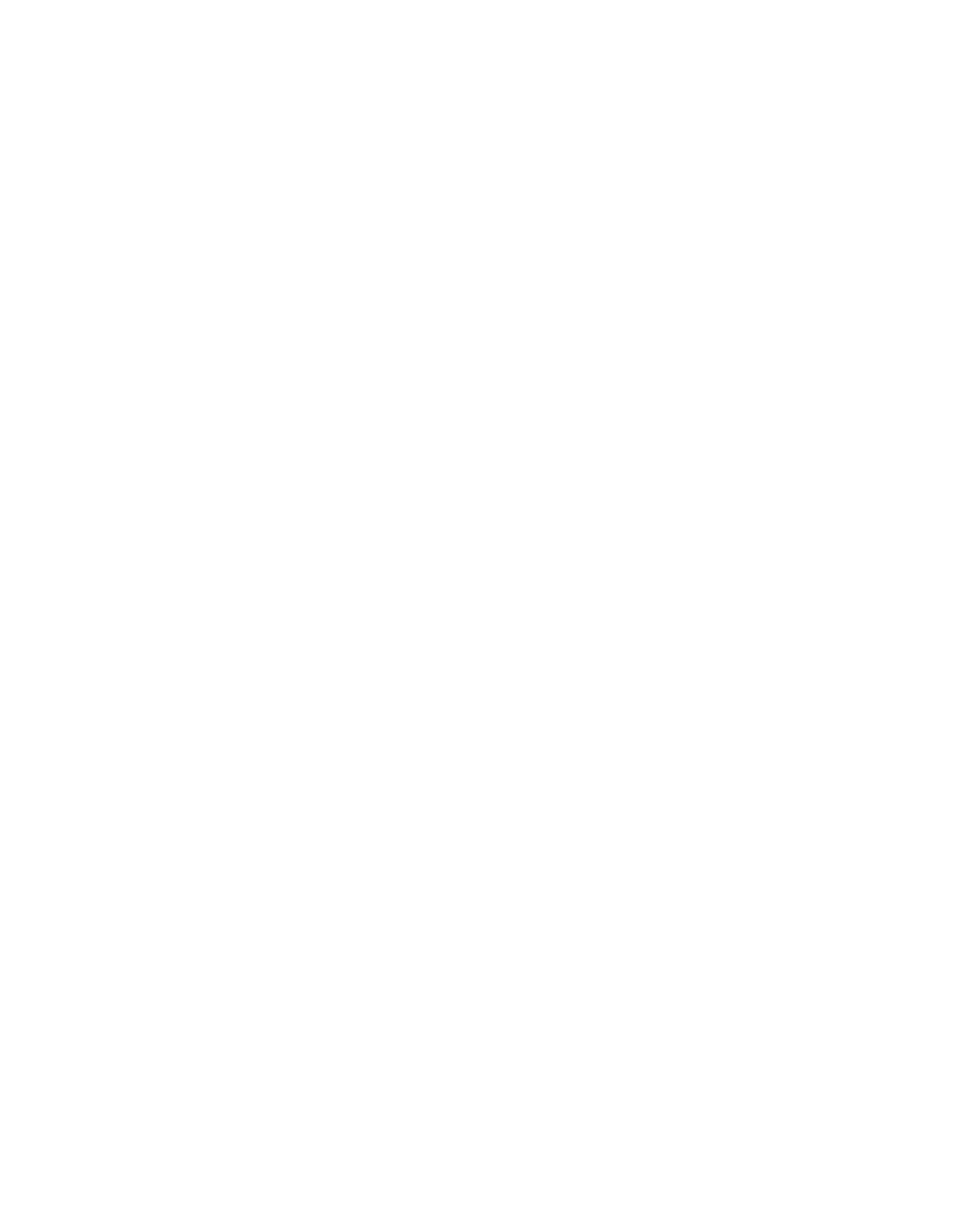#### **MINUTES OF THE August 14 2007 TOWN BOARD MEETING**  Beaver Dam Town Hall, W8540 Cty W, Beaver Dam, WI

Chairman Neal Stippich called the August 14, 2007 Town Board meeting to order at 7:05pm. Roll call was taken, present, Neal Stippich, John Kuzniewicz, Ken Waddell, Jeff Schmitt, Annette Sustman and Cheryl Goodrich. Absent, Mark Bobholz

Notice of the Town Board meeting was posted in 3 places Aug 7 and published Aug 10. Motion by Ken Waddell to adopt the agenda. Seconded by Jeff Schmitt, all in favor, motion carried.

Minutes of the July 10 meeting were read by clerk, Cheryl Goodrich. 3 corrections made. Motion by Ken Waddell to approve minutes as corrected, seconded by John Kuzniewicz, all in favor, motion carried.

#### **COMMITTEE REPORTS**

PLANNING COMMITTEE – Minutes of July 30 were read by Al Matuszeski. LAND USE ADMINISTRATOR – Tom Zeamer was present to distribute the monthly report. Permit project total for the past month total \$1,331,000 and permit fees total \$6,106.

**POLICE REPORT** – Chief John Kreuziger distributed and discussed the monthly activity report. Several accidents were reported in the Town. Town officers helped with traffic control for the fair and raceway and gave 8 assists to the county. The arsonist from Charter Raceway has been formally arrested and charged with the assistance on DNA evidence.

**BOA –** BOA Chairman Jeff Schmitt reported on the July 18 meeting. Variances for Get Fit parking was approved, Prairie Hill Sub. Cul-de-sac extension of length was approved, and Jeff Olson for a detached garage was approved. A concern was voiced from Anne Cook of MSA, if there were certain items that could be waived from going to the BOA in order to save time and money. This will be taken to the Planning Committee. Motion by John Kuzniewicz to approve committee reports, seconded by Jeff Schmitt, all

in favor, motion carried.

**TREASURERS REPORT**-Report given by Annette Sustman. As of July 31, 2007, there is a balance of \$3,599.43 in the checking account and \$983,169.44 in the savings acct. Motion by Jeff Schmitt to approve treasurer's report, seconded by John Kuzniewicz, all in favor, motion carried.

**PAYMENT OF BILLS:** Motion by Jeff Schmitt to pay bills presented, seconded by Neal Stippich, all in favor, motion carried.

**TOWN RESIDENTS**: Zimmerman Dr resident asked if drainage issue was looked at yet. Dan Prunuske of DesignTech was not sure were the specific problem was. Tim DeVogel offered to show Dan were the problem area is. Residents on/near Sunset Bay Dr complained of poor job by Scott Const. and the mess it left on many cars. Don Bade of Scott Const. was present to explain the process and look at a resident's vehicle and made a recommendation to him. A resident also questioned the status of building const. on Kay Dr duplexes.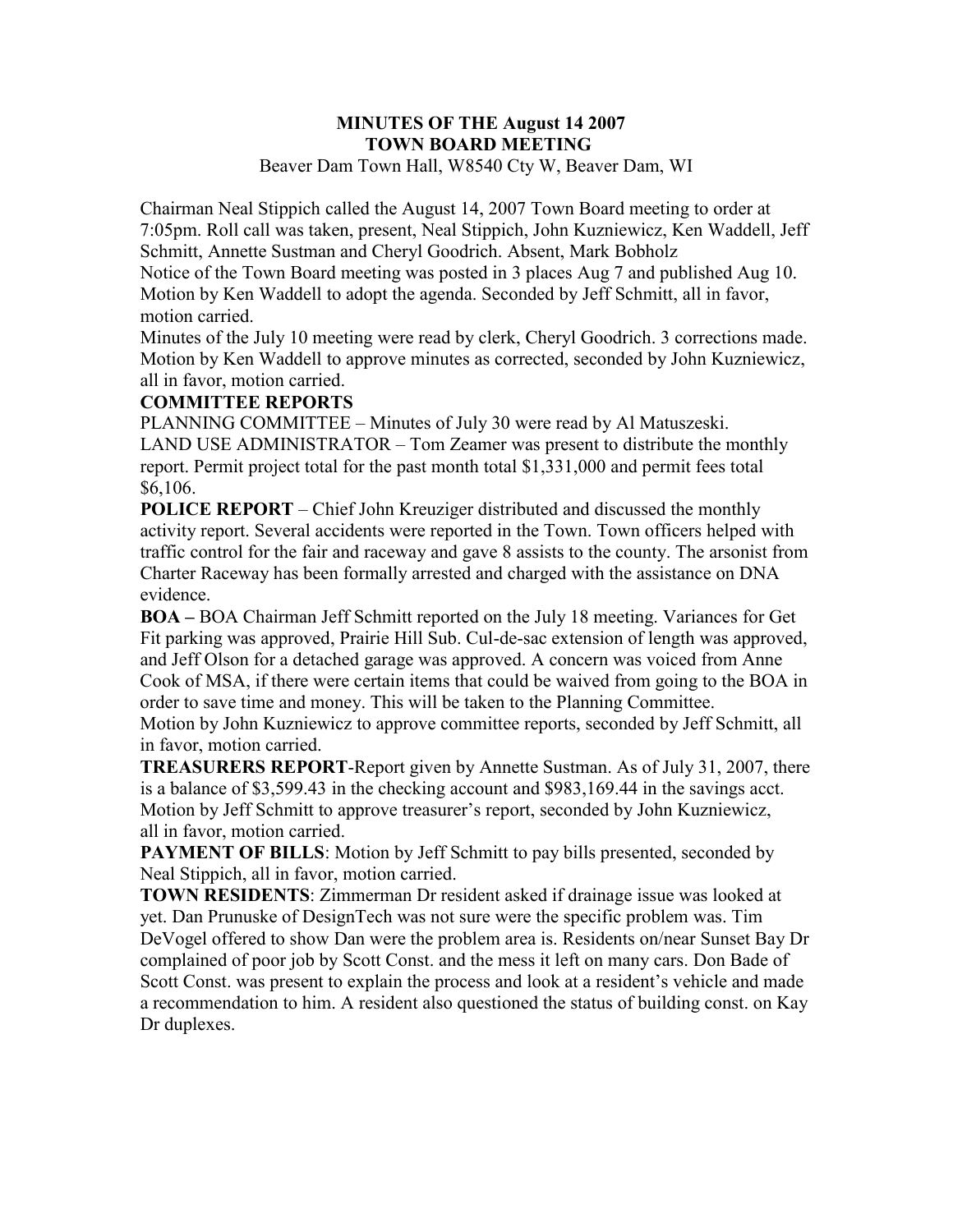### **UNFINISHED BUSINESS**:

- 1. Dedicated road issue off S Sunset Pt Rd Mrs. Harmsen was unable to find a paper trail of action taken years ago, but would kike to proceed with the property switch. John Kuzniewicz stated all area property owners should be notified of this issue for their input before a decision is made. Motion by Jeff Schmitt to have Dan Prunuske of DesignTech Engineering stake where the road should be and locate property irons. Motion seconded by Neal Stippich, all in favor, motion carried. The board will view the area when Dan is finished. Issue will be on the Sept. agenda if staking and viewing is complete. Property owners will be notified.
- 2. Parkway retention pond Advice from the Towns Attorney has not yet been received.
- **3.** Purchase of Truck John Kotek of Capital City suggested the Town go with the state bid truck. He will supply the board with the specs.

## **NEW BUSINESS**:

Motion by John Kuzniewicz to move agenda items #3  $\&$  4 to the #1  $\&$  2 spot. Motion seconded by Ken Waddell, all in favor, motion carried.

- 1. Trailer inspection at 1205 Madison St Dan Huebner of General Engineering Co. stated both trailers were locked but viewed thought the windows, are uninhabitable. The trailers are in a Commercial zoned area. Darci Braun of Braun Spot Rentals LLC, stated they are used for storage. Dan submitted pictures and a letter to the property owner and a copy to the Town board stating the Ordinance violations. Motion by Neal Stippich to pursue with the removal or demo of the trailers at 1205 Madison St. Motion seconded by John Kuzniewicz, all in favor, motion carried.
- 2. Commercial Building Inspections Dan Huebner of General Engineering Co submitted a proposed fee schedule for the board to review. He also stated a paragraph for will need to added to the ordinance by resolution, or adopt the National Building ordinance. This will be on the Sept. agenda.
- 3. Associated Appraisal submitted a proposal for a reval on the Township in 2009. Ken Waddell will read the proposal and report at the Sept meeting.
- 4. Act on recommendation of Planning Comm for approval o the Live Stock Siting Ordinance – This will be postponed until the Sept meeting.
- 5. Property Maintenance Ordinance Neal Stippich will check with Attorney Steve Hanan as to the status of that ordinance and the status of the Parkway drainage issue.
- 6. Hwy Safety Improvement program It was reported by Dan Prunuske of DesignTech that this in not feasible for the Town at the present time due to unattainable requirements.

**CLERKS REPORT** – Operators license applications for Linda Smith and Bethany Milan. Motion by Jeff Schmitt to approve pending educational requirements are fulfilled. Motion seconded by John Kuzniewicz, all in favor, motion carried. Other correspondence received by the clerk are as follows: United Coop's annual customer appreciation picnic, Aug 22; Public hearing notice for Leroy Sydow, Aug 16; Public hearing notice for Prelim plat for Hampton Cove, Aug 20; Town/County meeting Aug. 28; Letter from MSA stating the Town was not a housing grant this year.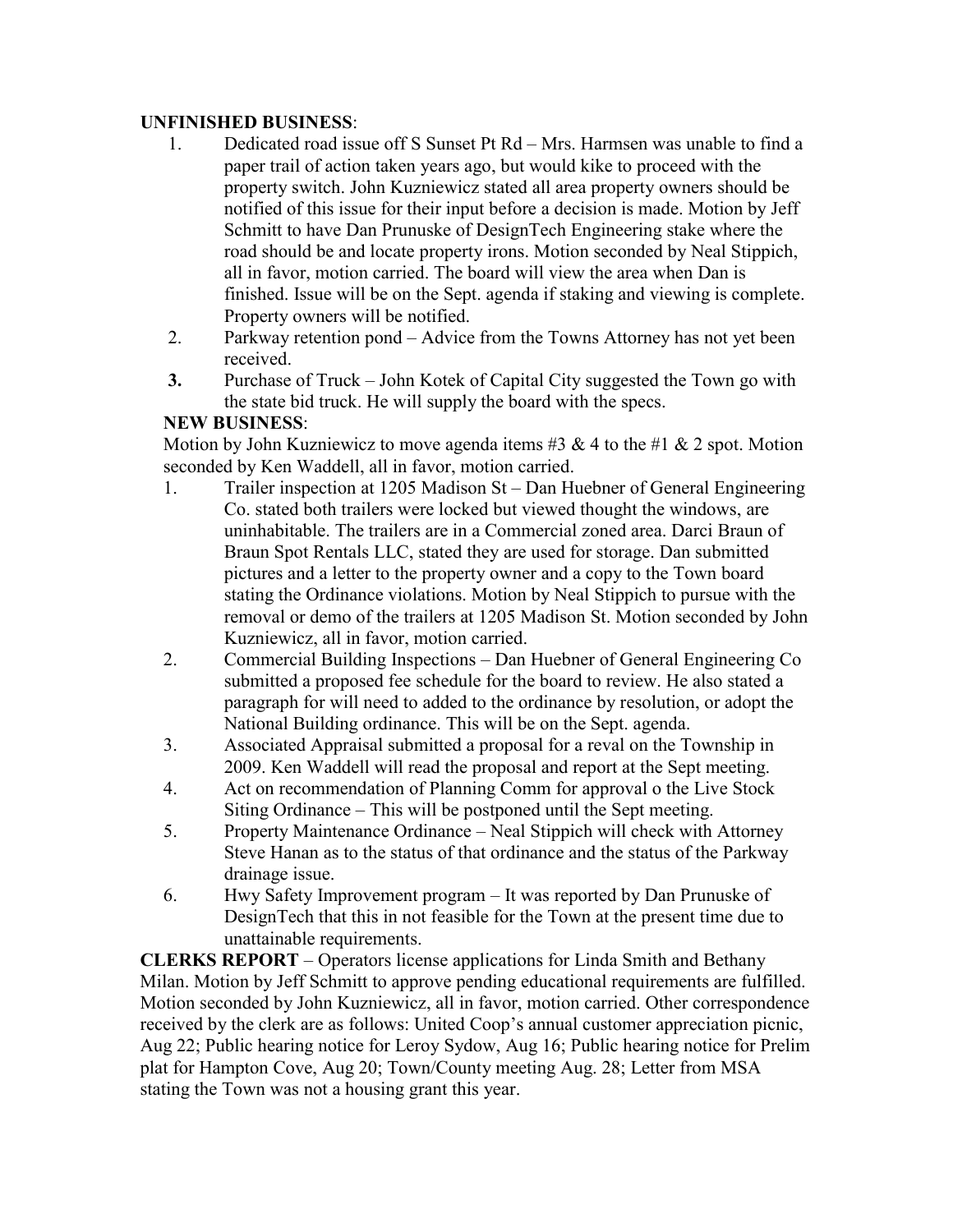## **CHAIRMAN/SUPERVISORS CORRESPONDENCE AND INFO** - Information

received by the chairman & supervisors is as follows: Message for Ken Stock, Old J will be graded tomorrow.

Motion by Jeff Schmitt to adjourn, second by Ken Waddell, all in favor, motion carried. Meeting adjourned 9:00p.m.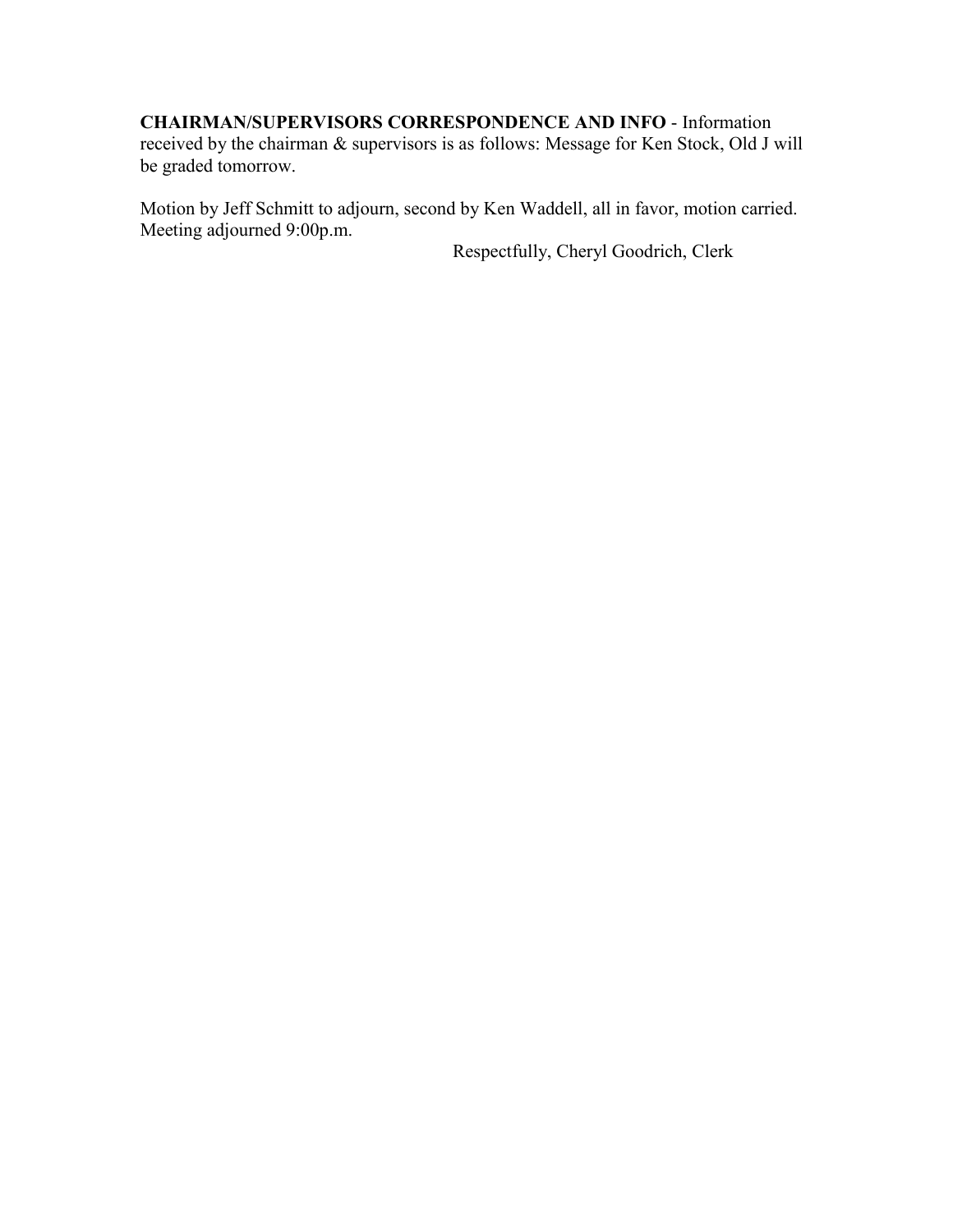#### **MINUTES OF THE Sept 11, 2007 TOWN BOARD MEETING**  Beaver Dam Town Hall, W8540 Cty W, Beaver Dam, WI

Chairman Neal Stippich called the Sept 11, 2007 Town Board meeting to order at 7:05pm. Roll call was taken, present, Neal Stippich, John Kuzniewicz, Ken Waddell, Jeff Schmitt, Mark Bobholz, and Annette Sustman. Cheryl Goodrich arriving at 7:40. Notice of the Town Board meeting was posted in 3 places Sept 4 and published Sept 6. Motion by Mark Bobholz to adopt the agenda. Seconded by Ken Waddell, all in favor, motion carried.

Minutes of the Aug 14 meeting were read by Annette Sustman. 1 change noted. Change crack fill to grated. Motion by Ken Waddell to approve minutes as corrected, seconded by John Kuzniewicz, all in favor, motion carried.

## **COMMITTEE REPORTS**

PLANNING COMMITTEE – No August meeting.

LAND USE ADMINISTRATOR – Tom Zeamer was present to distribute the monthly report. New projects permitted were 1 house, 1 deck & 1 garage. Projects totaled \$179,000 and permit fees total \$1,029.

BOA –Variance for Landmark Services for a 30,000gal propane storage tank was denied. **POLICE REPORT** – Chief John Kreuziger distributed and discussed the monthly activity report.

Motion by Mark Bobholz to approve committee reports, seconded by Ken Waddell, all in favor, motion carried.

**TREASURERS REPORT**-Report given by Annette Sustman. As of August 31, 2007, there is a balance of \$3,719.10 in the checking account and \$660,018.80 in the savings acct. Motion by Jeff Schmitt to approve treasurer's report, seconded by John Kuzniewicz, all in favor, motion carried.

**PAYMENT OF BILLS:** Motion by Mark Bobholz to pay bills presented, seconded by Jeff Schmitt, all in favor, motion carried.

**TOWN RESIDENTS**: No discussions

### **UNFINISHED BUSINESS**:

- 1. Purchase of Truck John Kotek has a truck in the shop for board to view. Neal would like a special meeting to review truck specs. Meeting date will be 9-25-07 at 7:00pm. Meeting to include discussion on dual permits. Motion by Ken Waddell to table until Sept 25, seconded by John Kuzniewicz, all in favor, motion carried.
- 2. Reval of Town Motion by Neal Stippich to table, seconded by John Kuzniewicz, all in favor, motion carried.
- 3. Commercial Building Inspection Resolution Motion by John Kuzniewicz to table until Oct meeting. Motion seconded by Neal Stippich, all in favor, motion carried.
- 4. Property Maintenance Ordinance Motion by John Kuzniewicz to table, seconded by Neal Stippich, all in favor, motion carried.
- 5. #5-Zimmerman drainage issue and #6-Didicated road issue, will be delayed until Dan Prunuske arrives.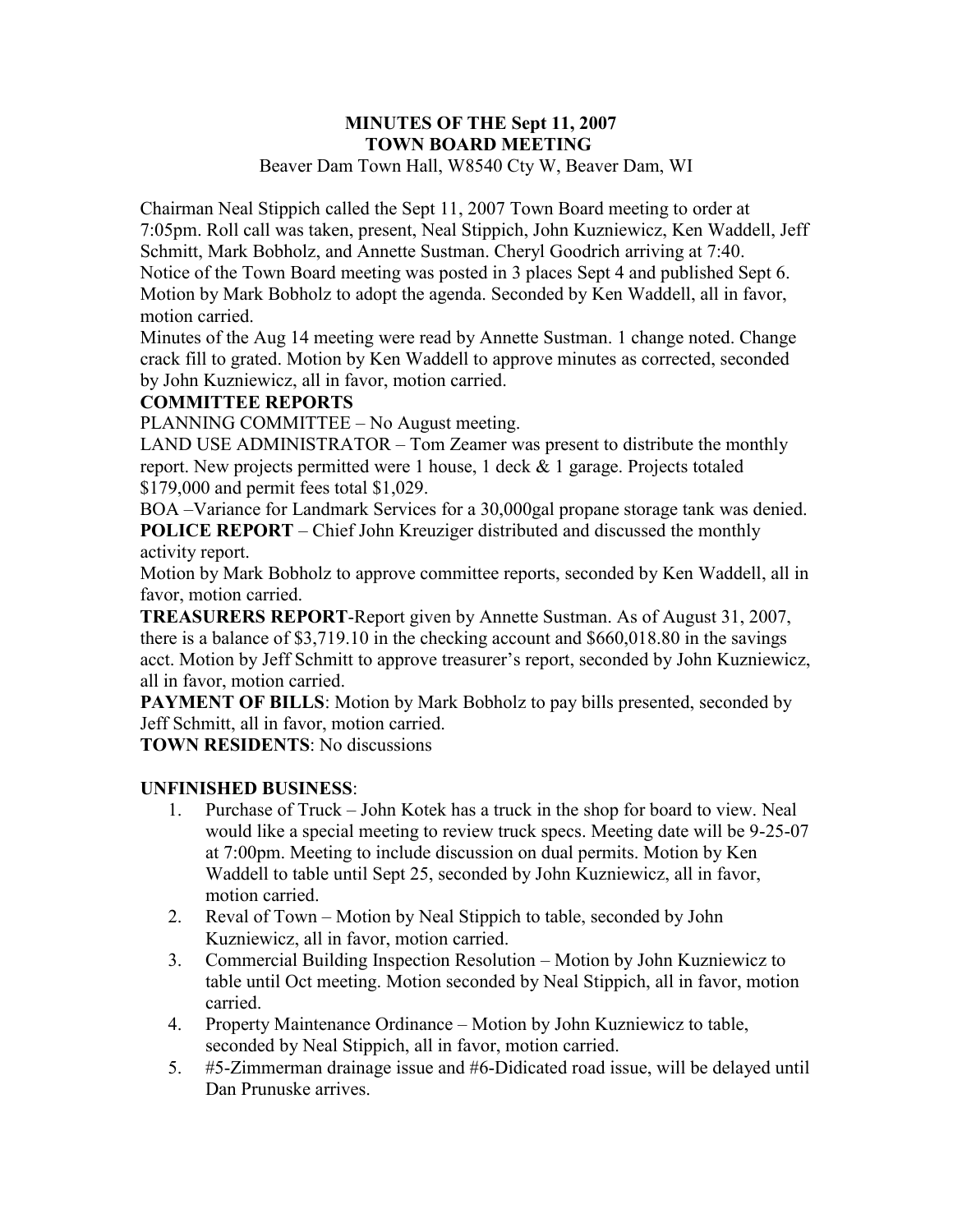#### **NEW BUSINESS**:

- 1. Fall dumpsters will be available Saturday Oct 6 and 27, from 8am-12pm. Roger Beal and Al Matuszeski will be available to supervise.
- 2. Begin budget process Motion by Jeff Schmitt to include the budget discussion and fee schedule on the Sept 25 Special meeting. Motion seconded by John Kuzniewicz, all in favor, motion carried.
- 3. Salt storage Motion by Mark Bobholz to follow same procedure as last year and plan for discussion and action to lay pad in the spring. Motion seconded by Jeff Schmitt, all in favor, motion carried.

Unfinished business continued:

- 4. Zimmerman Dr drainage Dan Prunuske of DesignTech Engineering, presented maps showing the elevations he shot for the drainage issue. It is suggested that the driveway pipes at the DeVogel and Cigelske properties need to be lowered, at the owner's expense, and the ditch on Zimmerman Court needs digging out. Residents Mr Devogel and Mr Ferstl stated there are more problem areas than those shown on the map. Jeff Schmitt suggests the board view the problem areas. Jeff Schmitt, John Kuzniewicz and Dan Prunuske will meet at Zimmerman Dr on Wed Sept 12 at 5:30pm to view more of the problem. Dan will shoot more elevations if necessary.
- 5. Dedicated road issue off S Sunset Pt Rd Dan Prunuske presented Schoenfeld's Woodland Plat map showing the current property being used as a road and where the dedicated road is. Issues to consider are as follows: 1 #2023-051 Cundy Property is already a substandard size lot, to create a road cutting the corner of his lot would make it even smaller, which in turn would mean county involvement and approval from the property owner. 2. Possible county and state involvement. 3. Circuit court action needed. 4. All adjoining property owners must approve. 5. Large dollar amounts in attorney and court fees.

Motion by Jeff Schmitt to have attorney Steve Hanan draft a letter to Harmsens to remove improvements in the Towns Dedicated road right of way area, the town will not further pursue this matter and inform them that as the property owners of the property now being used as a road, they have the right fence off and/or post that property against further use. Motion seconded by John Kuzniewicz, all in favor, motion carried.

**CLERKS REPORT** – Operators license applications for Brandon Gorr and Kelly Fritche. Motion by John Kuzniewicz to approve the licenses. Motion seconded by Jeff Schmitt, all in favor, motion carried. Other correspondence received by the clerk are as follows: Dodge County Community Containment Forum and Tabletop Exercise, Oct 24, 9am-1:30pm, (reminder at Oct meeting); Contract from the Dodge County Humane Society, (file till Jan 08meeting); Invitation from Kunkel Eng. For a client appreciation celebration and wine tasting, Wed Sept 19, 2pm-6pm; Invitation from RuekertMielke to attend a seminar on "Artificial Water Recharge"; DNR training session to apply for gypsy moth spray program, (no complaints received thus far by clerk); WTA convention highlights and registration form, (reminder at Oct. meeting); Budgeting and Comm Growth workshops, (clerk is attending Sept 19 in West Bend); 2010 Census Workshop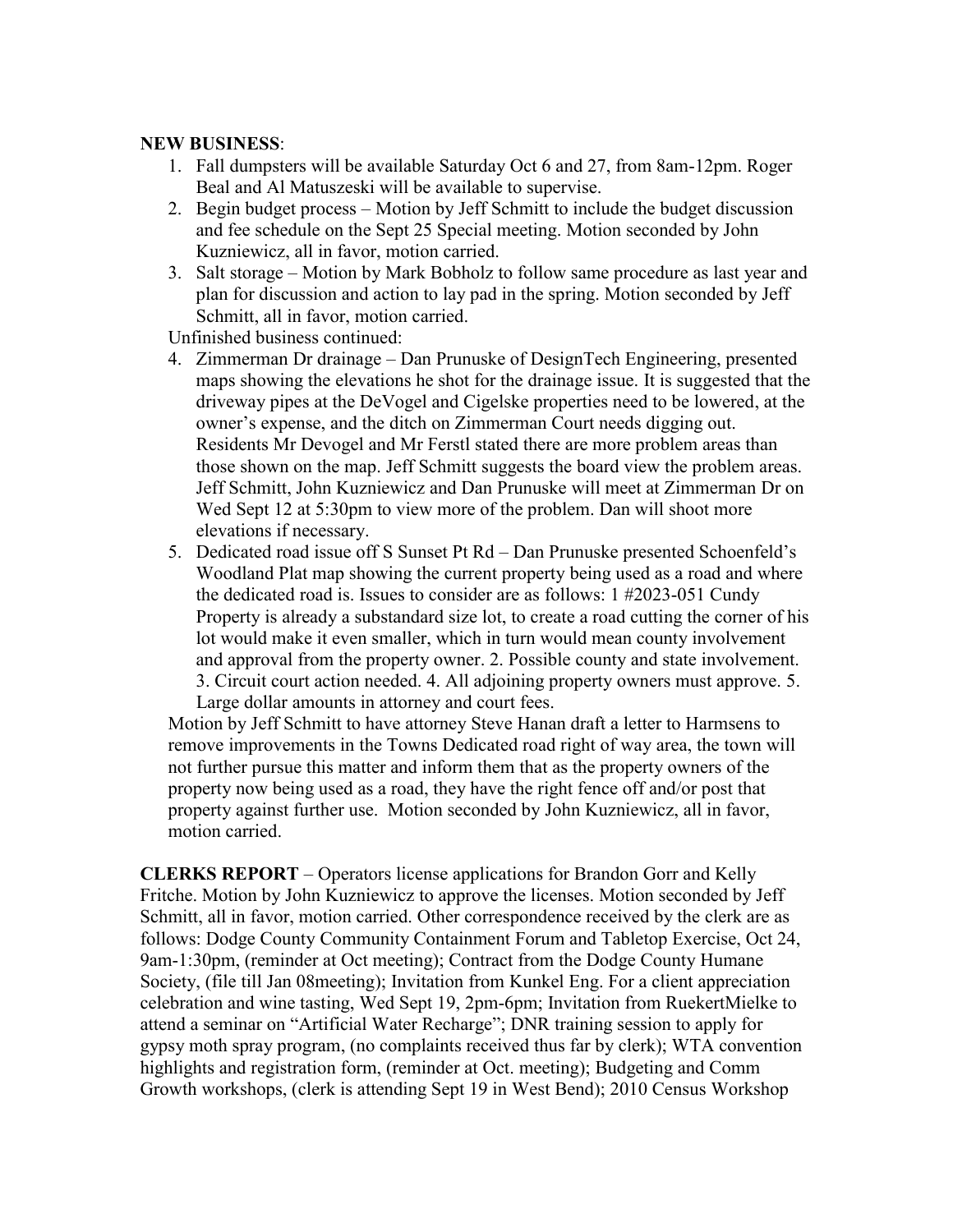registration Sept 25; (Clerk and treasurer are attending). Clerk received a call from a resident on Canary Rd that a sink hole is quite deep by the culvert. Roger Beal filled in the hole but stated the culvert is shot. Jeff Schmitt will check it out and make recommendation for repair.

**CHAIRMAN/SUPERVISORS CORRESPONDENCE AND INFO** - Information received by the chairman & supervisors is as follows: Chairman Neal Stippich received a request to clean ditches for Metz and Ferron. Ferron is annexed into the city, so ditches will not be maintained by the town; County Human Health, Disease Control workshop, Oct 24; LUCA census training. Mark Bobholz received a complaint on the weeds at W8713Hemlock Rd. John Kuzniewicz stated the 1<sup>st</sup> coat in Roedl subdivision is full of large chuck holes and in need of repair and  $2<sup>nd</sup>$  coat. Clerk will send a letter to inform them that repair is needed, and inspection done before the 2<sup>nd</sup> coat be laid.

Motion by Jeff Schmitt to adjourn, second by Ken Waddell, all in favor, motion carried. Meeting adjourned 9:45p.m.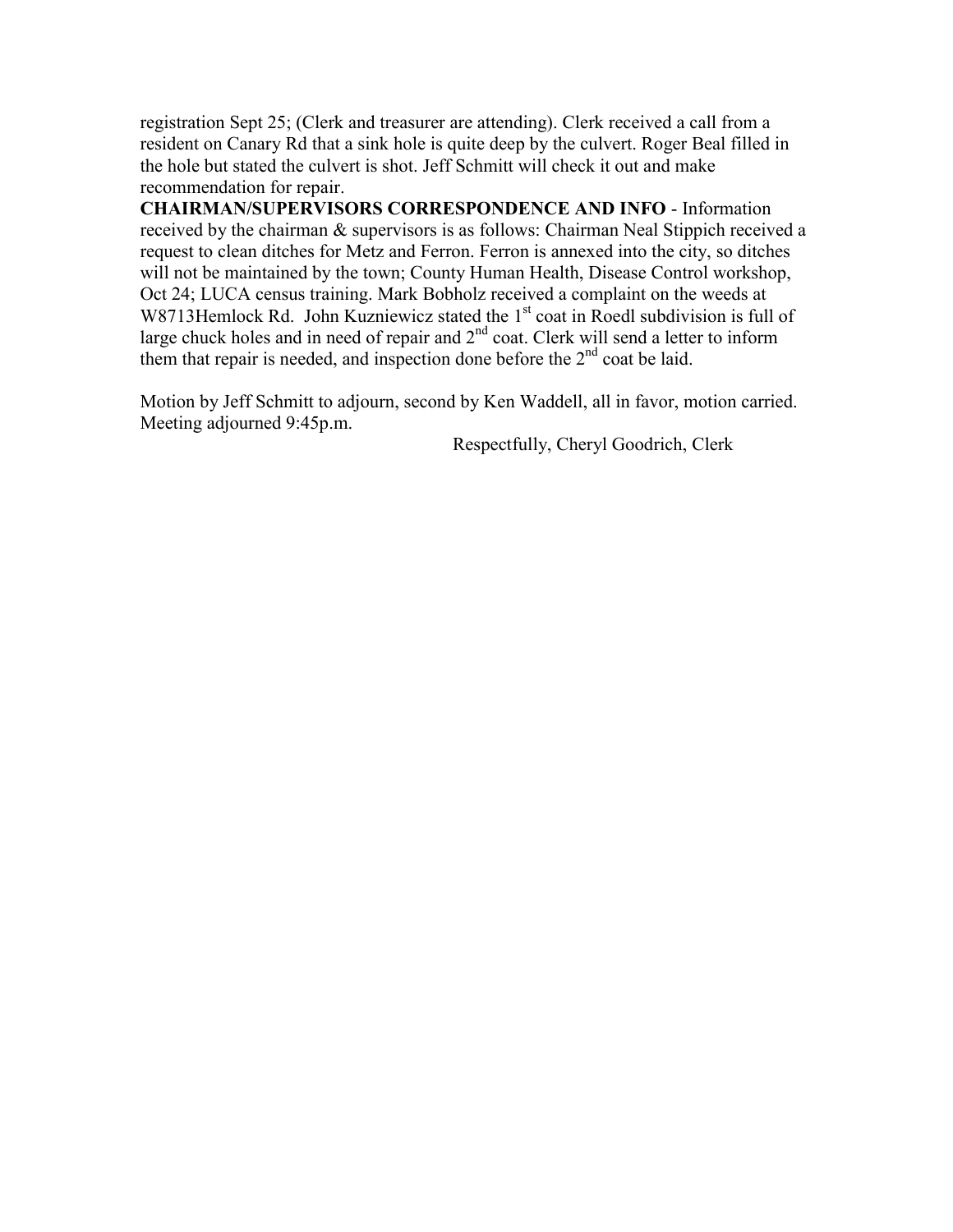#### **MINUTES OF THE October 9 2007 TOWN BOARD MEETING**  Beaver Dam Town Hall, W8540 Cty W, Beaver Dam, WI

Chairman Neal Stippich called the Oct 9, 2007 Town Board meeting to order at 7:00pm. Roll call was taken, present, Neal Stippich, John Kuzniewicz, Ken Waddell, Jeff Schmitt, Mark Bobholz, Treasurer Annette Sustman and Clerk Cheryl Goodrich.

Notice of the Town Board meeting was posted in 3 places Oct 2, amended Oct 4. Publication was Oct 3 and amended Oct 6.

Motion by Mark Bobholz to adopt the agenda. Seconded by Ken Waddell, all in favor, motion carried.

Minutes of the Sept 11 meeting were read by Clerk. 1 change noted of date of meeting, from Aug 13 to Sept 11. Motion by Jeff Schmitt to approve minutes as corrected, seconded by Ken Waddell, all in favor, motion carried. John Kuzniewicz directed the clerk to check the letter of credit for KT Development and send a letter by weeks end to KT Dev to repair Hill View Dr.

Minutes of the Sept 25 Special TB meeting were read. Motion by Mark Bobholz to approve as read, seconded by John Kuzniewicz, all in favor, motion carried.

## **COMMITTEE REPORTS**

PLANNING COMMITTEE – Tom Zeamer read minutes of the Oct 8 meeting. Noting the Planning Committee makes the recommendation to the board to approve the final plat for Prairie Hill Subdivision.

LAND USE ADMINISTRATOR – Tom Zeamer was present to distribute the monthly report. New projects permitted totaled \$1,059,000 and permit fees total \$3,659. BOA – No meeting to report

**POLICE REPORT** – Chief John Kreuziger distributed and discussed the monthly activity report. Notes: Jumpers was cited for noise and mutual aid was given to the city for the homecoming.

Motion by Ken Waddell to approve committee reports, seconded by John Kuzniewicz, all in favor, motion carried.

**TREASURERS REPORT**-Report given by Annette Sustman. As of Sept 30, 2007, there is a balance of \$3,685.35 in the checking account and \$656,348.31 in the savings acct. Motion by Mark Bobholz to approve treasurer's report, seconded by Jeff Schmitt, all in favor, motion carried.

**PAYMENT OF BILLS:** Motion by Ken Waddell to pay bills presented, seconded by John Kuzniewicz, all in favor, motion carried.

**TOWN RESIDENTS**: Mr. Sydow questioned the purpose of dual permitting for the town and county. Mr Landsinger stated there were trees planted in the road right of way on the Hanson Property. Mark Bobholz will look into it. Brad Kulka of Alliant Energy stated he would take care on ditch cleaning needed at the Ferron property because of utilities that were installed. Shouldering on Crystal Lk Rd needs packing. Mark Bobholz will contact Scott Construction.

### **UNFINISHED BUSINESS**:

1. Purchase of Truck – John Kotek, of Capital City International, addressed the 3 changes in specs requested, those being airbags, air horn and mirror on hood. Motion by Mark Bobholz to approve the purchase of a truck at the state bid of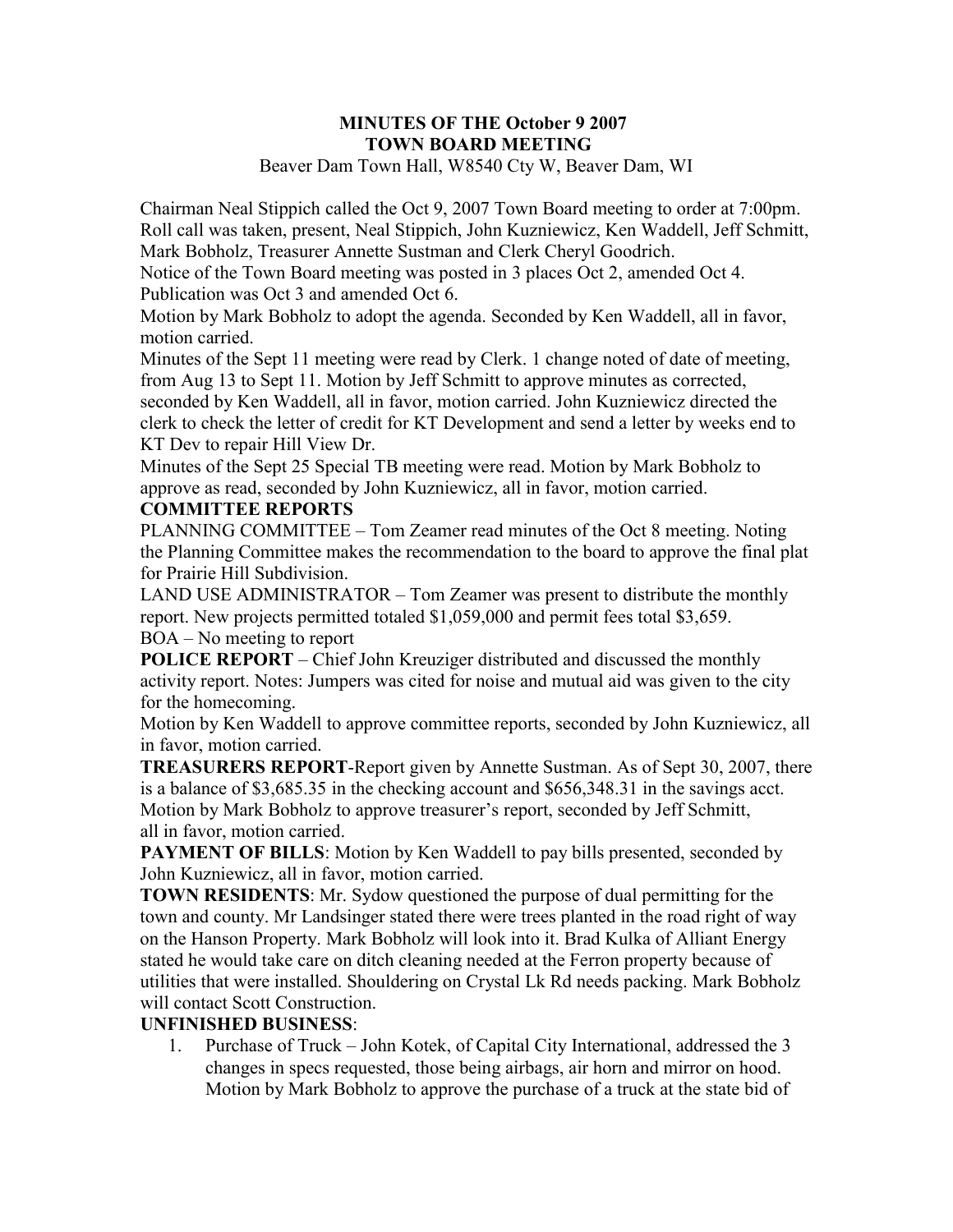\$67,970.48 from Capital City, and authorize Burke to apply plow pkg with stainless Steel equipment at a cost of \$50,950 for a total of approx. \$118,920.48 per proposal #5623-01. Motion seconded by Jeff Schmitt, all in favor, motion carried. The truck may be ordered now, and put on the 2008 budget to be paid for in 2008 with an earmarked equipment CD.

- 2. Zimmerman Dr issue Jeff Schmitt, John Kuzniewicz and Dan Prunuske visited the sites of several issues of water drainage. Dan will investigate drainage easement and verify culvert size. Best option would be to have Marie Cigelske lower her driveway culvert to the proper depth. This can be on the Nov agenda.
- 3. Commercial Building Inspections Representatives from the WI Builders Inspection Services were present and submitted a bid for Commercial inspection services. The town would like to adopt a Commercial Building Code by the new year. Motion by Neal Stippich to appoint John Kuzniewicz to head a committee to investigate and compare building inspection companies numbers.
- 4. Property Maintenance Ordinance Motion by John Kuzniewicz to table till November, seconded by Jeff Schmitt, all in favor, motion carried.

## **NEW BUSINESS**:

- 1. Final Plat for Prairie Hill subdivision Motion by Neal Stippich to table until November. Motion seconded by Jeff Schmitt, all in favor, motion carried.
- 2. Rolling Meadows Detention Pond Letter drafted by Atty Steve Hannan and read by Neal Stippich. Motion by John Kuzniewicz to approve letter and convey to Winklemans Oct 10 by certified RR mail. Motion seconded by Neal Stippich. Vote taken, 4 yeas and Jeff Schmitt abstain, motion carried.
- 3. TRIP Funding Neal Stippich attended a meeting learning the town can apply for TRIP D and LTRIP funds. The town would like to enter a joint venture with the city to apply for and use funds for road work on N Crystal Lk Rd  $\omega$  Prairie View School, S Center RD from city limits to the overpass and Prospect Rd. For the 2008 program, the town would have until 2012 to spend funds. Motion by Jeff Schmitt to apply for funding for roads noted above and to work with the city on shared roads. Motion seconded by Neal Stippich, all in favor, motion carried. Mark Bobholz will call Bruce Zellner to fill out applications, if interested and able, and Neal Stippich will contact the city.
- 4. Road Weight Limits Iron Rd is primarily commercial and industrial use. Motion by Neal Stippich to table, seconded by John Kuzniewicz, all in favor, motion carried.

**CLERKS REPORT** – Operators license applications for Jennifer Holloway and Kelly Fritche. Motion by John Kuzniewicz to approve the licenses. Motion seconded by Jeff Schmitt, all in favor, motion carried. Other correspondence received by the clerk are as follows: Dodge Cty unit of WTA meeting on Oct 17, 8:00pm;WI Dept of Commerce Conditional Use approval for Beaver Dam Honda Kawasaki facility #684245, located at N8309 Kellom Rd.; WTAUTC meeting agenda for the Oct 22 meeting at Green Bay and Sept 12 minutes; WTA survey to gauge interest in a group health insurance; and letter from Alliant Energy for WorryProof billing. Motion by Jeff Schmitt to keep billing as is. Motion seconded by Mark Bobholz, all in favor, motion carried.

**CHAIRMAN/SUPERVISORS CORRESPONDENCE AND INFO** - Information received by the chairman & supervisors is as follows: Chairman Neal Stippich received a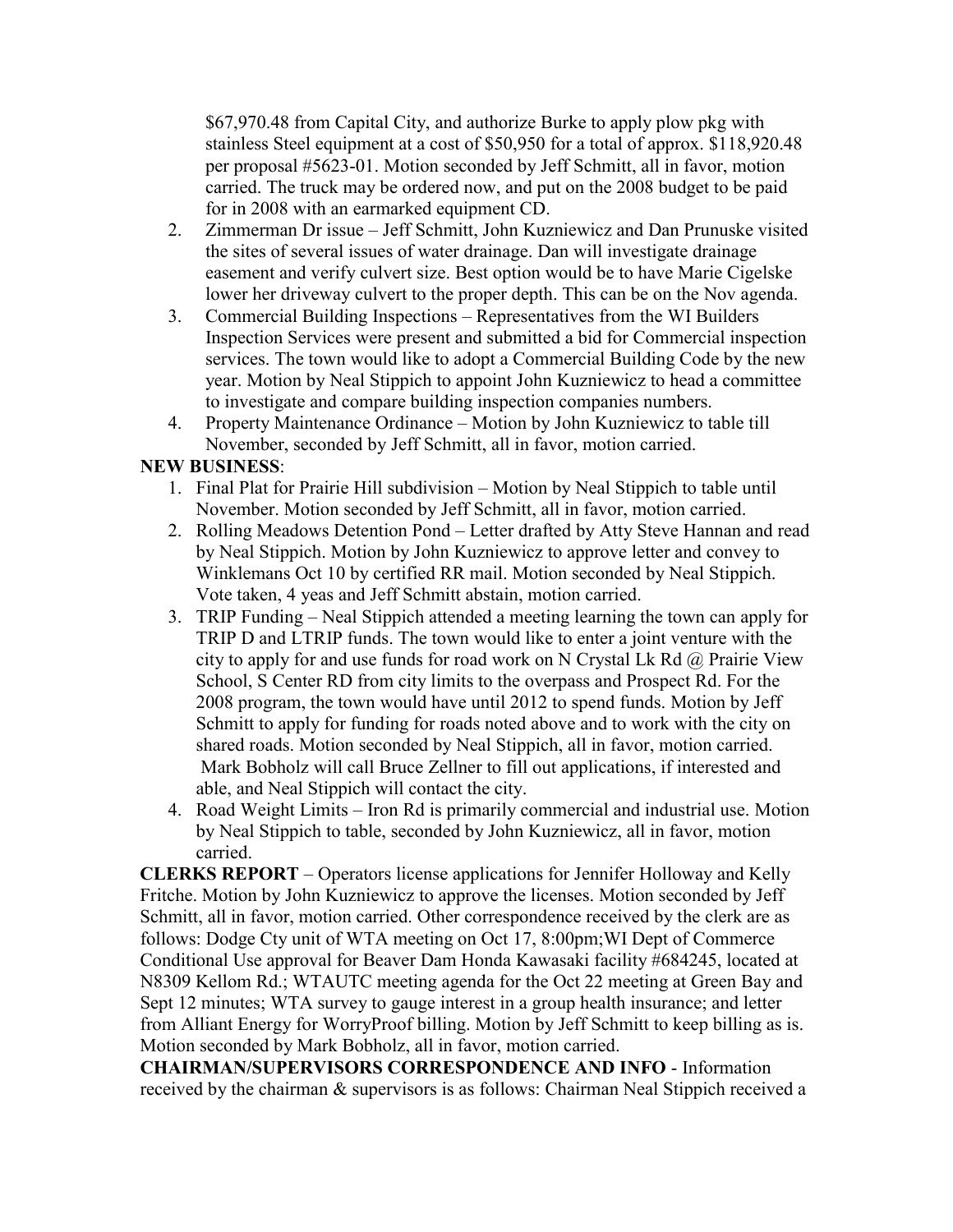letter from Tom Kennedy to join in on a meeting for Park Creek Tributary; Letter from Jim Ferron on cleaning ditches; Letter from USDA with a new map of Town Hall area; Letter from Dodge Cty Health & Human Service Dept meeting  $\omega$  Juneau Comm. Center, Oct 24, 9-1:30. Clerk will attend; Letter from Dean Perlick of the DC Economy Dev. looking for Community time and funding commitment. Town not interested.

Motion by Jeff Schmitt to adjourn, second by Mark Bobholz, all in favor, motion carried. Meeting adjourned 10:00p.m.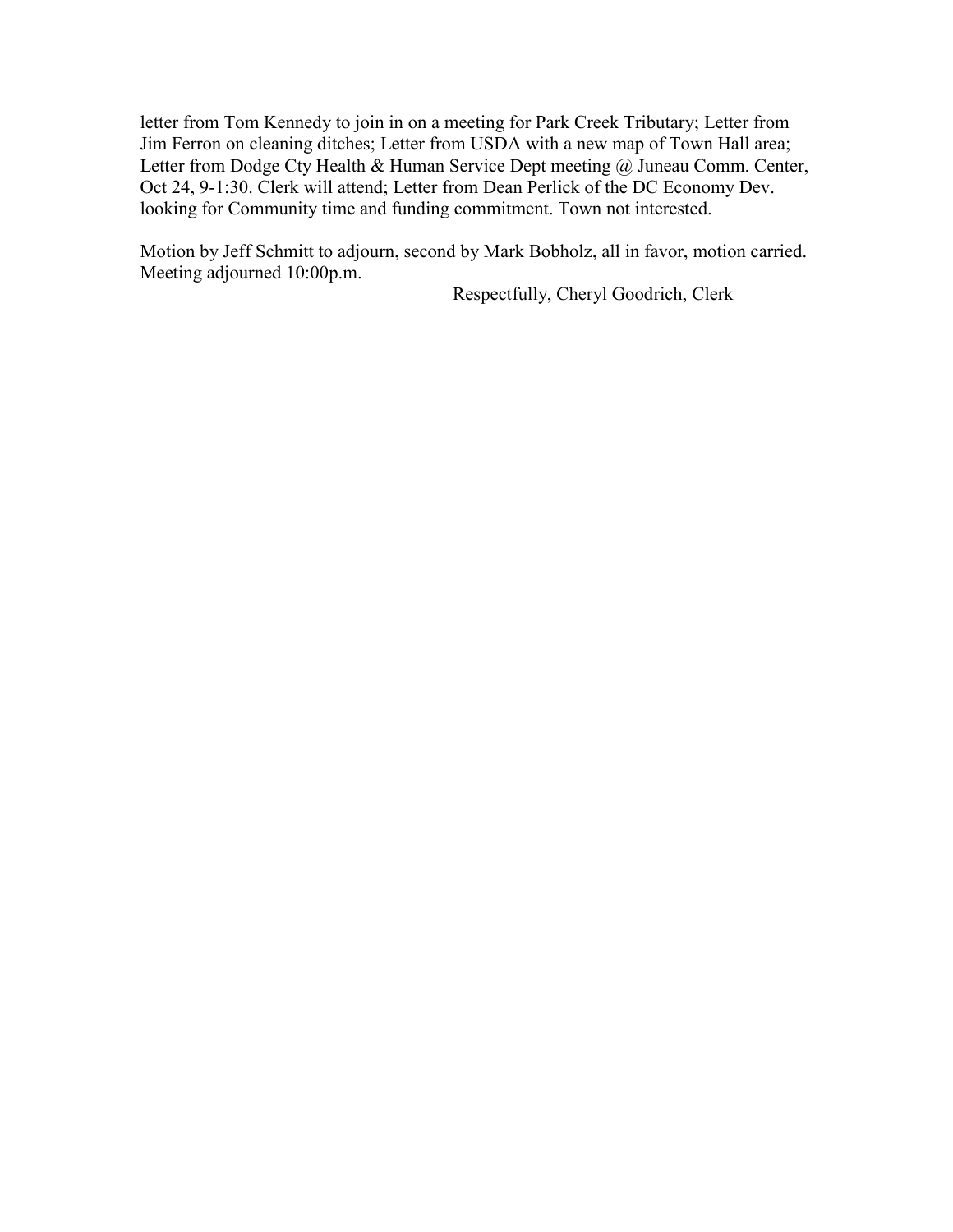#### **MINUTES OF THE November 13, 2007 TOWN BOARD MEETING**  Beaver Dam Town Hall, W8540 Cty W, Beaver Dam, WI

Chairman Neal Stippich called the Nov 13, 2007 Town Board meeting to order at 7:00pm. Roll call was taken, present, Neal Stippich, John Kuzniewicz, Jeff Schmitt, Mark Bobholz, Treasurer Annette Sustman and Clerk Cheryl Goodrich. Ken Waddell, absent. Notice of the Town Board meeting was posted in 3 places Nov 6, Publication was Nov 9. Motion by Mark Bobholz to adopt the agenda. Seconded by John Kuzniewicz, all in favor, motion carried.

Minutes of the Oct 9 regular Town Board meeting and the Oct 23 Special meeting were read. Motion by Mark Bobholz to approve minutes, seconded by Neal Stippich, all in favor, motion carried.

### **COMMITTEE REPORTS**

PLANNING COMMITTEE – No meeting

LAND USE ADMINISTRATOR – Tom Zeamer was present to distribute the monthly report. New projects permitted totaled \$168,000 and permit fees total \$1,268. Tom also reported that the Get Fit parking lot and stormwater pond will be inspected by the County, he is working on a new form for variances and information and the Property Maintenance ordinance was received from Hannan's office. Tom will make copies of the original and changes for the Planning committee and Town Board.

#### BOA – No meeting to report

**POLICE REPORT** – Chief John Kreuziger distributed and discussed the monthly activity report. Notes: Motorcyclist was arrested for  $5<sup>th</sup>$  OWI offense; a 4WD vehicle is cutting the corner on Iron Rd. anyone with information, please contact Town Police Dept. Also a semi was cited on Ollinger Rd.

Motion by John Kuzniewicz to approve committee reports, seconded by Mark Bobholz, all in favor, motion carried.

**TREASURERS REPORT**-Report given by Annette Sustman. As of Oct. 31, 2007, there is a balance of \$4,679.20 in the checking account and \$444,733.05 in the savings acct. 2 CDs are coming due, 1 heavy Equip. CD will be put in the savings for the new truck, the other will be renewed for 6 months. Motion by Mark Bobholz to approve treasurer's report, seconded by John Kuzniewicz, all in favor, motion carried.

**PAYMENT OF BILLS:** Motion by Neal Stippich to pay bills presented, seconded by Mark Bobholz, all in favor, motion carried.

**TOWN RESIDENTS**: None, Mark Bobholz stated there was a near miss on Hwy 33 at Niblick Rd

### **UNFINISHED BUSINESS**:

- 1. Final Plat for Prairie Hill subdivision Letter of credit was presented for \$54,000 for 1 year. Ann will have it changed for 2 years. The Final Plat will be brought in for signatures. Motion by John Kuzniewicz to approve the final plat for Priaire Hill subdivision with the extension on the letter of credit. Motion seconded by Mark Bobholz, all in favor, motion carried.
- 2. Winkleman Drainage nothing to report, information is at Hannans office. Neal Stippich will contact Hannan's office and set up a meeting.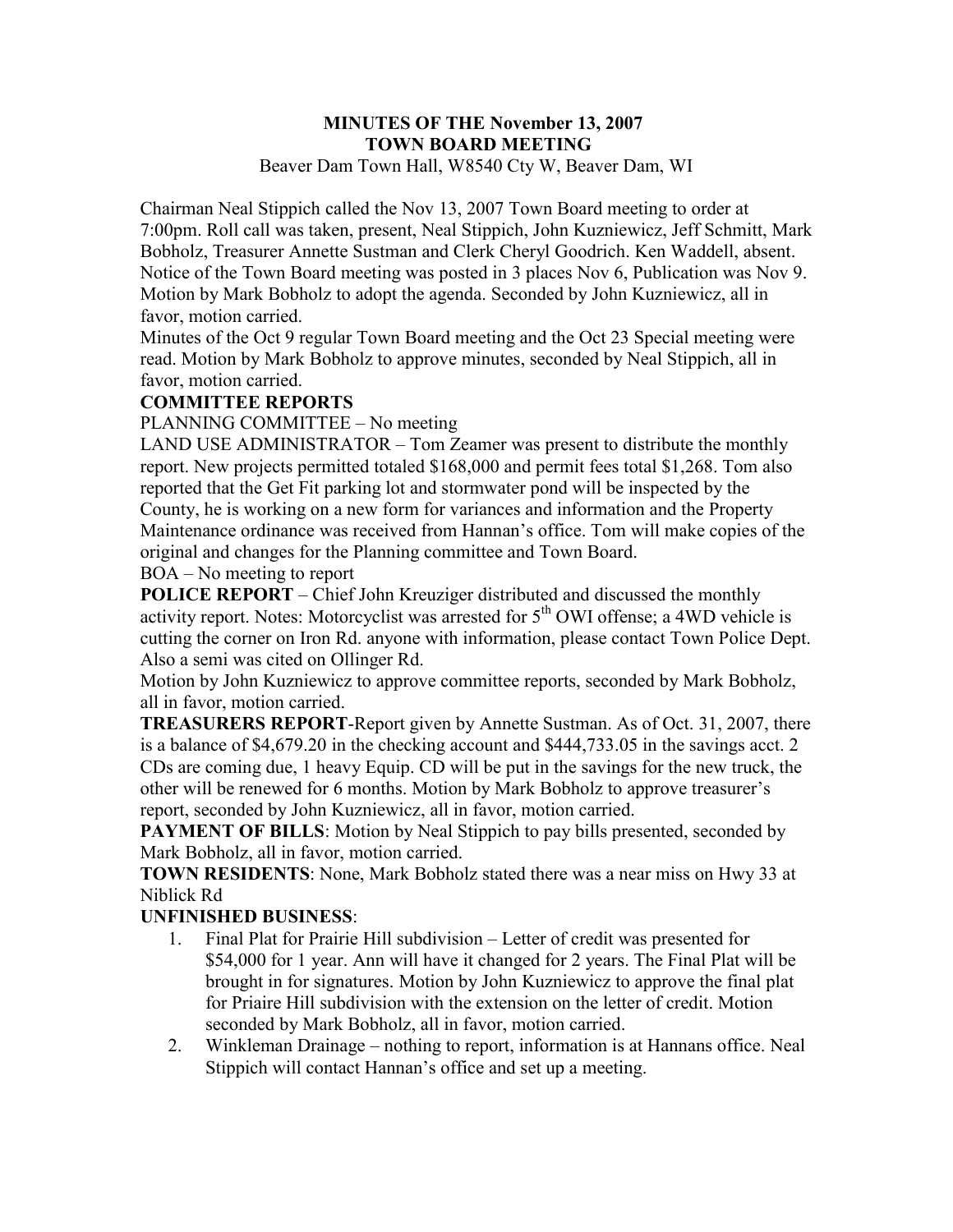- 3. Zimmerman Dr issue John Kuzniewicz talked with Dan Prunuske. Marie Cigelske in not willing to lower her driveway culvert to the proper depth. John K will get an estimate on burrowing under Marie's drive and insert another pipe.
- 4. Commercial Building Inspections John Kuzniewicz did a numbers comparison. A site plan approval form with fee's for engineering is needed. Bruce Zellner will supply a form and information for discussion purposes. Motion by Neal Stippich to table, seconded by John Kuzniewicz, all in favor, motion carried.
- 5. Property Maintenance Ordinance Nothing to report
- 6. TRIP Funding Bruce Zellner stated applying for TRIPD separate from the city would be in the best interests for the Township. Before accepting funding the Town should have a shared road agreement with the city for S Center, approx cost would be \$190,000. TRIP funding was applied for N Crystal Lk Rd from E to Ollinger. No application was submitted for Prospect Rd as planning for this should be done in phases.

### **NEW BUSINESS**:

- 1. Crystal Lk Rd Trees Beaver Tree Service was out there, all but 2 trees are down.
- 2. Striping of Canary and Crystal Lk Rd. Bruce Zellner will check on funding for striping. Because of the cold weather conditions it is too cold for striping anymore this year. Motion by Neal Stippich to table until next spring.

**CLERKS REPORT** – Provisional Operators license application was received for Richard Ferstl. Motion by Neal Stippich to approve the license. Motion seconded by John Kuzniewicz , all in favor, motion carried.

Other correspondence received by the clerk and Treasurer are as follows: Annette Sustman read a letter from Polly Knoll with concerns for rising taxes; WI Dept of Commerce conditional approval for John Henry Bldg 1 and conditional approval for BD Honda; papers for the Sell/Hammer annexation; Copy of  $3<sup>rd</sup>$  notice sent to Braun Spot Rentals LLC; letter from Veolia on possible increases; Signed petition from residents abutting Oak Ln and S Sunset Pt Rd; WTA Minutes from Oct 22; United Coop New & Views paper; Invitation to the Economic Update Luncheon Nov 28; Quinlan paper for grants for Town and Cities.

Meeting date to complete the budget is Nov 15, 7oopm..

**CHAIRMAN/SUPERVISORS CORRESPONDENCE AND INFO** - Information received by the chairman & supervisors is as follows: Mark Bobholz received a letter from Joe Powers in regards to a citation and Attorney fees. Chairman Neal Stippich received Notice of municipal flood control grant application. Availability; Rock River Reflections paper; Thank you from Scott Construction; HMA newsletter. Mr. Kotek was present to let the board know the new truck was in and being delivered to Burke. Motion by John Kuznieiwcz to adjourn, second by Neal Stippich, all in favor, motion carried.

Meeting adjourned 9:25p.m.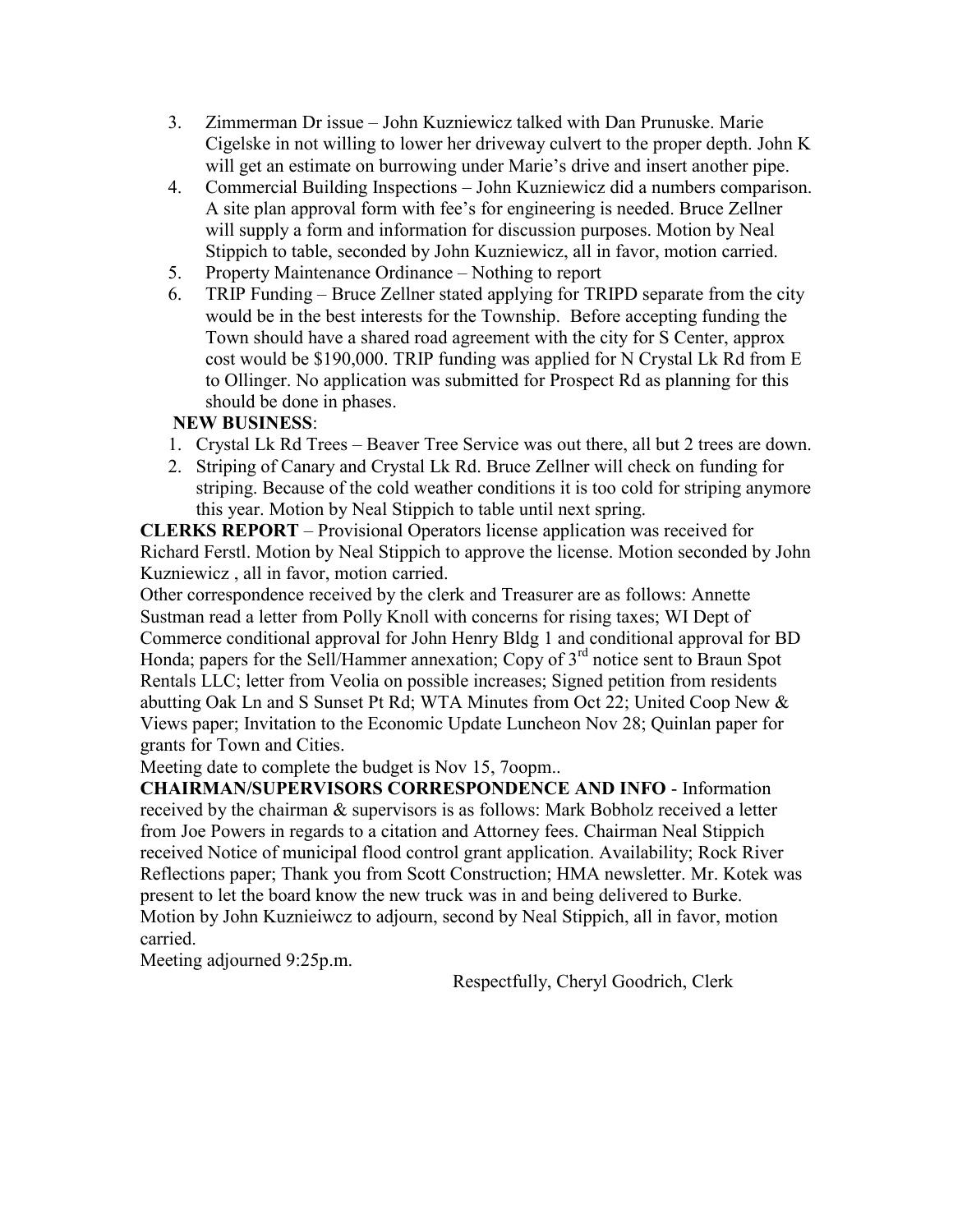#### **MINUTES OF THE December 11, 2007 TOWN BOARD MEETING**  Beaver Dam Town Hall, W8540 Cty W, Beaver Dam, WI

Acting Chairman Mark Bobholz called the Dec 11, 2007 Town Board meeting to order at 7:00pm. Roll call was taken, present, Mark Bobholz, John Kuzniewicz, Ken Waddell, Treasurer Annette Sustman and Clerk Cheryl Goodrich. Absent are Neal Stippich and Jeff Schmitt.

Notice of the Town Board meeting was posted in 3 places Dec 6, Publication was Dec 8. Motion by Ken Waddell to adopt the agenda. Seconded by John Kuzniewicz, all in favor, motion carried.

Minutes of the Nov 13 Town Board meeting were read. Motion by Ken Waddell to approve minutes as corrected, seconded by John Kuzniewicz, all in favor, motion carried. Minutes of the Dec 4 Budget meeting were read. Motion by John Kuzniewicz to approve minutes as read, seconded by Mark Bobholz, all in favor, motion carried.

#### **COMMITTEE REPORTS**

PLANNING COMMITTEE – Al Matuszeski read the minutes of the Nov 26 Planning meeting.

LAND USE ADMINISTRATOR – Tom Zeamer distributed the monthly report. New projects permitted totaled \$113,000 and permit fees total \$988. Tom reported he is still working on issues with Get Fit; he is working on a new form for variances and an information sheet. Tom was asked to check into frame work for possible signage on the corner of SS & W.

#### BOA – No meeting to report

**POLICE REPORT** – Chief John Kreuziger distributed and discussed the monthly activity report. Notes: 2 semis were stopped on Ollinger Rd, 2 municipal citations for ordinance violations were issued for the county. Insurance coverage for officers is Ok, John asked for coverage/ % of coverage in writing from Steve Hannan. The Sheriffs Dept may be starting an Explorers Dept. for Juveniles interested in law enforcement. 45mph Speed limit needs to be posted on Iron Rd. Warning and citations will be issued to residents for pushing snow onto the road.

Motion by Ken Waddell to approve committee reports, seconded by John Kuzniewicz, all in favor, motion carried.

**TREASURERS REPORT**-Report given by Annette Sustman. As of Nov 30, 2007, there is a balance of \$4,688.12 in the checking account and \$522,615.22.Motion by Mark Bobholz to approve treasurer's report, seconded by John Kuzniewicz, all in favor, motion carried. Annette also reported that there are 3 personal property taxes unpaid from last year. Motion by John Kuzniewicz to send Bogeys to collections, motion amended by John Kuzniewicz to include the all unpaid PP be sent to collections if there is no fee or minimum amount to be paid. Motion seconded by Ken Waddell, all in favor, motion carried.

**PAYMENT OF BILLS:** Motion by John Kuzniewicz to approve payment of bills presented, seconded by Ken Waddell all in favor, motion carried. Motion by Ken Waddell to approve Mark Bobholz to be added to the signature card to sign checks in the absence of one of the other approved officers.(approved officers being the chairman, clerk & treasurer) Motion seconded by John Kuzniewicz, all in favor, motion carried.